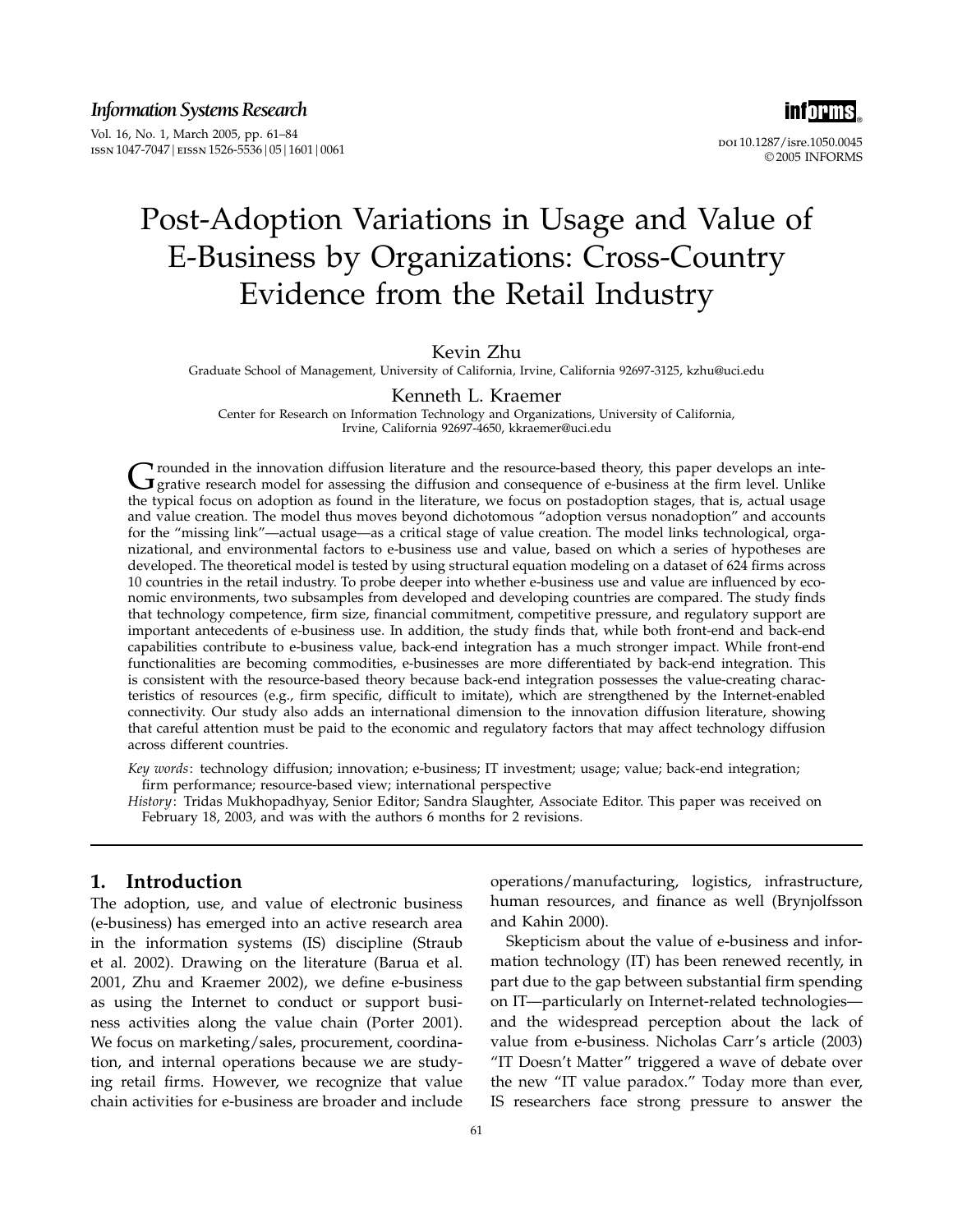question of whether and how e-business investments create business value (Zhu et al. 2004). Answers to this renewed paradox will have important implications for the way firms approach IT investment and management (McKinsey and Company 2002).

To respond to this challenge, some efforts in academia have been devoted to studying e-business adoption (cf. Chatterjee et al. 2002, Teo et al. 2003, Zhu et al. 2003). While these studies significantly improved our understanding of e-business innovation, several gaps can be identified in the literature. First, although innovation diffusion represents a complex process, much of the existing research has focused on the adoption decision and on measures such as "intent to adopt" and "adoption versus nonadoption" (Fichman 2000). Although this is helpful for understanding adoption decisions, we also need a better understanding of the postadoption variations in usage and value (Tornatzky and Klein 1982, DeLone and McLean 1992). Thus, we need to view ebusiness diffusion as a multistage process that starts at adoption and extends to usage and value creation (Fichman 2000, Cooper and Zmud 1990). A recent study has shown that actual usage may be an important link to IT value, but this link seems to be missing in the literature (Devaraj and Kohli 2003).

Second, there is a lack of empirical evidence to gauge e-business usage and its impact on firm performance, partly because of the difficulty of developing measures and collecting data (Zhu and Kraemer 2002). A related issue is the lack of theory to guide empirical research (Benbasat and Weber 1996). Although showing recent signs of advancement, the linkage between theory and measures is still weak in the e-business literature. For example, Martinsons and Martinsons (2002) criticized the McKinsey and Company (2002) study for using a macroeconomic perspective to examine firm-level initiatives involving intangible outcomes. Clearly, there is a need for a theoretically rigorous and empirically relevant framework for examining the use and value of e-business in organizations.

Third, prior research (e.g., Austin 1990) argued that theories developed in the context of mature markets and industrialized economies need to be reexamined in the context of developing countries, because these countries may have very different economic and

regulatory environments (Zhu et al. 2003, Jarvenpaa and Leidner 1998). Rosenzweig (1994) challenges the presumption of conceptual equivalence across cultural and economic barriers in management science research. Despite the fact that the Internet is a global platform and e-business is an international phenomenon, most of the existing studies in this area to date have focused predominantly on the United States (Dedrick et al. 2003). We believe it is important to investigate whether innovation theories can be generalized and empirical findings are applicable in different economic contexts (Zhu et al. 2003). To achieve this, we study e-business in a cross-country setting, extending beyond the United States to encompass the experience of organizations in other developed and developing countries that might represent different stages of e-business transformation.

In summary, these gaps in the literature limit our understanding of the process of e-business innovation and consequently of e-business value. Our study sought to narrow these gaps. Key research questions that motivated our work are: (1) What framework can be used as a theoretical basis for studying e-business use and value? (2) Within this theoretical framework, what factors can be identified as key antecedents of e-business use and value? (3) How would these factors vary across different economic environments (e.g., developed versus developing countries)?

To better understand these issues, we developed a conceptual model for e-business use based on the technology-organization-environment (TOE) framework (Tornatzky and Fleischer 1990). We also analyzed e-business value creation, from a resource-based perspective, that stems from the unique characteristics of the Internet (Zhu 2004a). Then, an integrative model for e-business use and value was developed incorporating six antecedents and two types of e-business capabilities. We tested this model using survey data from 624 firms that had already adopted e-business and were in the retail/wholesale industry. These firms operated from 10 countries (both developed and developing). Data analysis was performed by structural equation modeling. The results identified significant drivers in general but demonstrated differing patterns of these drivers across different economic environments. These results contribute to the continued debate on IT payoffs and the new "IT value paradox" (Martinsons and Martinsons 2002).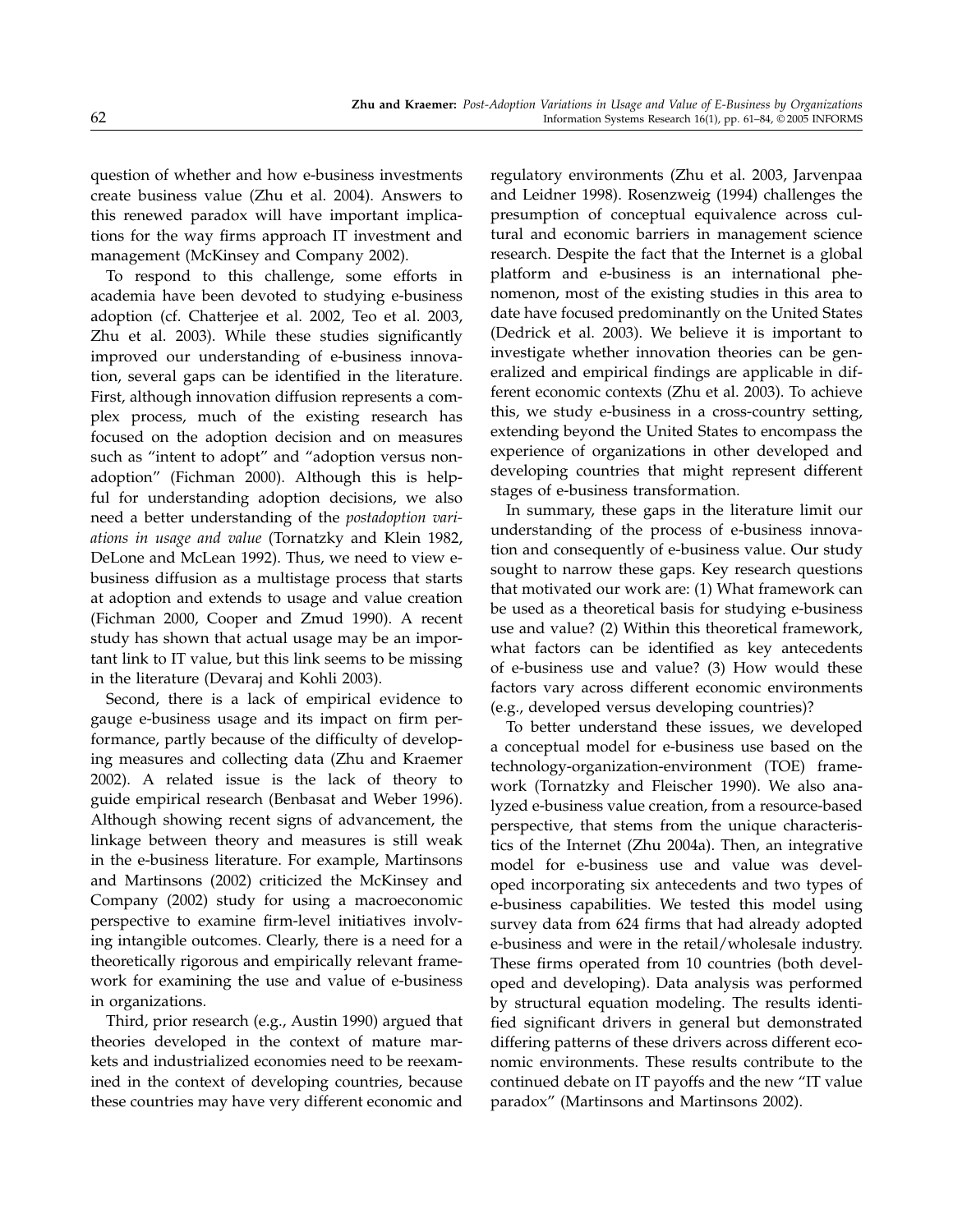# 2. Theoretical Perspectives

Unlike the typical focus on adoption (or intent to adopt) as found in the literature, we focus on postadoption stages, that is, actual use of e-business and value creation from e-business; both are important stages in the process of conducting business over the Internet. These issues are analyzed on the basis of two theoretical foundations: (1) the TOE framework and (2) the resource-based theory of the firm.

#### 2.1. E-Business Use and the TOE Framework

A theoretical model for e-business use needs to take into account factors that affect the propensity to use e-business, which is rooted in the specific technological, organizational, and environmental circumstances of an organization. Reviewing the literature suggests that the TOE framework (Tornatzky and Fleischer 1990) may provide a useful starting point for looking at e-business use. The TOE framework identifies three aspects of a firm's context that influence the process by which it adopts, implements, and uses technological innovations: (a) Technological context describes both the existing technologies in use and new technologies relevant to the firm. (b) Organizational context refers to descriptive measures about the organization such as scope, size, and the amount of slack resources available internally. (c) Environmental context is the arena in which a firm conducts its business—its industry, competitors, and dealings with government (Tornatzky and Fleischer 1990, pp. 152–154). This framework is consistent with the innovation diffusion theory of Rogers (1983, pp. 376–383), in which he emphasized technological characteristics, and both the internal and external characteristics of the organization, as drivers for technology diffusion.

Based on our literature review (Zhu et al. 2003, 2004), we found that the TOE framework has consistent empirical support in various IS domains, such as electronic data interchange (EDI), open systems, and material requirement planning (e.g., Iacovou et al. 1995, Chau and Tam 1997, Thong 1999). As a generic theory of technology diffusion, the TOE framework can be used for studying different types of innovations. According to the typology proposed by Swanson (1994), there are three types of innovations: Type I innovations are technical innovations restricted to the IS functional tasks (such as relational databases, CASE); Type II innovations apply IS

to support administrative tasks of the business (such as financial, accounting, and payroll systems); and Type III innovations integrate IS with the core business where the whole business is potentially affected and the innovation may have strategic relevance to the firm. We consider e-business a Type III innovation, in the sense that e-business is often embedded in a firm's core business processes (e.g., making use of the open standard of the Internet protocol to streamline information sharing among various functional departments); e-business can extend basic business products and services (e.g., leveraging Internet-enabled twoway connectivity to offer real-time customer service); and e-business can streamline the integration with suppliers and customers (e.g., using XML-based communication to increase the capability of exchanging data on product demand and inventory availability throughout the supply chain).

Prior IS research has sought to study Type I and Type II innovations, but relatively limited attention had been devoted to Type III innovations (Swanson 1994) until the recent studies of EDI and enterprise resource planning (ERP) systems (Iacouvou et al. 1995, Hart and Saunders 1998). E-business is a new Type III innovation and warrants investigation along with these innovations (Straub et al. 2002, Zhu 2004b). In particular, the migration toward the Internet and the transformation of traditional processes require firms and their subunits to orchestrate the coevolutionary changes to their technologies in use, business processes, and value chain structures to successfully assimilate the Internet technologies into their ebusiness initiatives (Chatterjee et al. 2002).

Drawing on the empirical evidence combined with literature review and theoretical perspectives discussed above, we believe that the TOE framework is appropriate for studying e-business usage. Based on the TOE framework, the use of e-business in organizations will be influenced by three types of antecedents: technological factors, organizational factors, and environmental factors (Zhu et al. 2004). One might ask why we need to develop a theoretical model for e-business, given that there are already several studies on EDI adoption. To answer this question, we need to articulate how e-business differs from EDI (or other previous Type III innovations) and explain the theoretical necessity of extending TOE to e-business.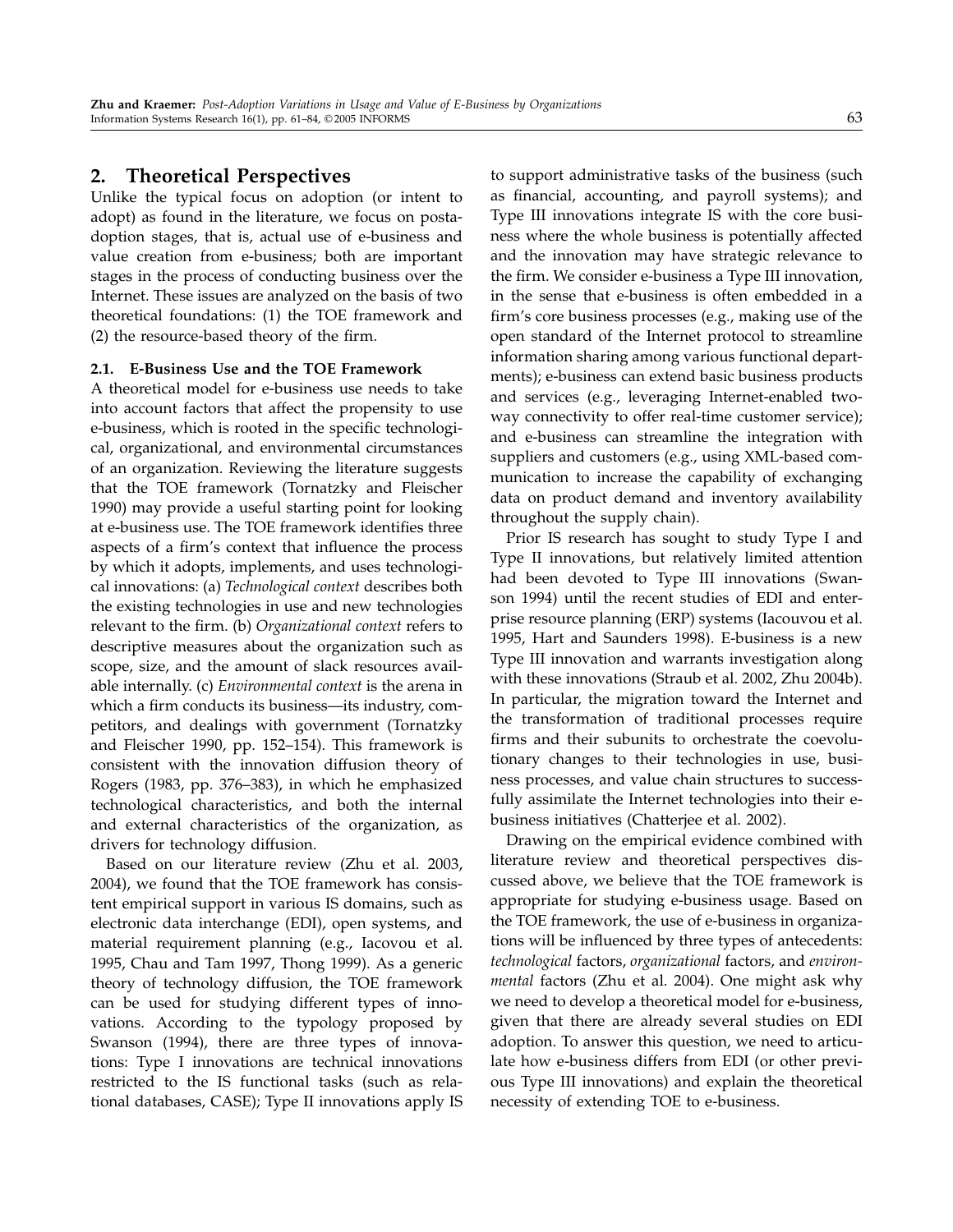While EDI has some features in common with e-business, it also exhibits significant differences, as EDI is typically a more expensive, proprietary technology operating over a private network controlled by one large manufacturer or supplier. In comparison, e-business is based on the open standard protocol of the Internet. It is more tightly integrated to the value chain at both the front end (sales, customer services) and the back end (coordination, procurement), while EDI is more focused on the back end (invoice exchange, order documents, and inventory management), which is why it is popular in the manufacturing industry (Chau and Tam 1997).

More broadly, the economic characteristics of the Internet are quite different from those of pre-Internet Type III innovations (Zhu 2004a). The Internet is characterized by open standard (versus proprietary standard), public network (versus private network), and broad connectivity (back end and front end) (Bakos 1998, Shapiro and Varian 1999). These characteristics may have very different impacts on customer reach and richness of information (Zhu 2004a). The global reach of the Internet enables cost-efficient means of reaching out to new markets, attracting new customers, and delivering products and services, as well as improving coordination with suppliers and business partners (Zhu and Kraemer 2002). On the other hand, the open connectivity of the Internet also brings unique issues such as security, privacy, and legal protection of online transactions (Zhu et al. 2004). These issues are particularly important to the retail industry, as it deals with consumers who are especially sensitive to these issues.

These unique characteristics of e-business imply different antecedents and consequences of its organizational use. For example, while both EDI and e-business may be affected by the technological competence of the user organization, e-business is also influenced by particular organizational factors (such as international scope), environmental factors (such as legal protection of online transactions over the Internet), and website functionalities to serve consumers (while EDI typically does not offer public access). In terms of decision-making processes, EDI use is influenced by a large and powerful company that often requires its suppliers or partners to use EDI (Hart and Saunders 1998). Yet e-business use is more

decentralized and is often driven by balanced considerations regarding the organization's technological competence, structural factors (such as size, scope, and resources), and environmental factors related to competition and regulation (Zhu et al. 2003). Combining these factors, we can see that there are significant additional considerations beyond those addressed in the EDI literature. Plus, the EDI literature focuses more on adoption (or intent to adopt) and less on actual use (Iacovou et al. 1995). Thus, we still need a theoretical model for e-business use and value.

# 2.2. E-Business Value and the Resource-Based Theory

2.2.1. The Resource-Based Theory. The resourcebased view (RBV) provides a theoretical basis for linking e-business use and value. Rooted in the strategic management literature, the RBV of the firm posits that firms create value by combining heterogeneous resources that are economically valuable, difficult to imitate, or imperfectly mobile across firms (Barney 1991, Peteraf 1993). In the IS literature, the RBV has been used to analyze IT capabilities (Mata et al. 1995) and to explain how IT business value resides more in the organization's skills to leverage IT than in the technology itself (Clemons and Row 1991, Soh and Markus 1995, Ross et al. 1996). That is, IT business value depends on the extent to which IT is used in the key activities in the firm's value chain. The greater the use, the more likely the firm is to develop unique capabilities from its core IT infrastructure (Zhu 2004b). $1$  Computers, networks, databases, and communication platforms form the core of a firm's overall IT infrastructure. Although the individual components that go into the IT infrastructure are commodity-like, the process of integrating the components to develop a coherent infrastructure tailored to a firm's strategic context is complex and imperfectly understood (Milgrom and Roberts 1990, Weill and Broadbent 1998). Thus, IT-enhanced capabilities that integrate various resources cannot be easily

<sup>&</sup>lt;sup>1</sup> As pointed out by Soh and Markus (1995), some threshold level of IT use must be achieved before an impact can be observed, but, beyond that level, more use might or might not lead to positive impacts. It depends on whether the use is "appropriate" to the key activities and environment of the firm.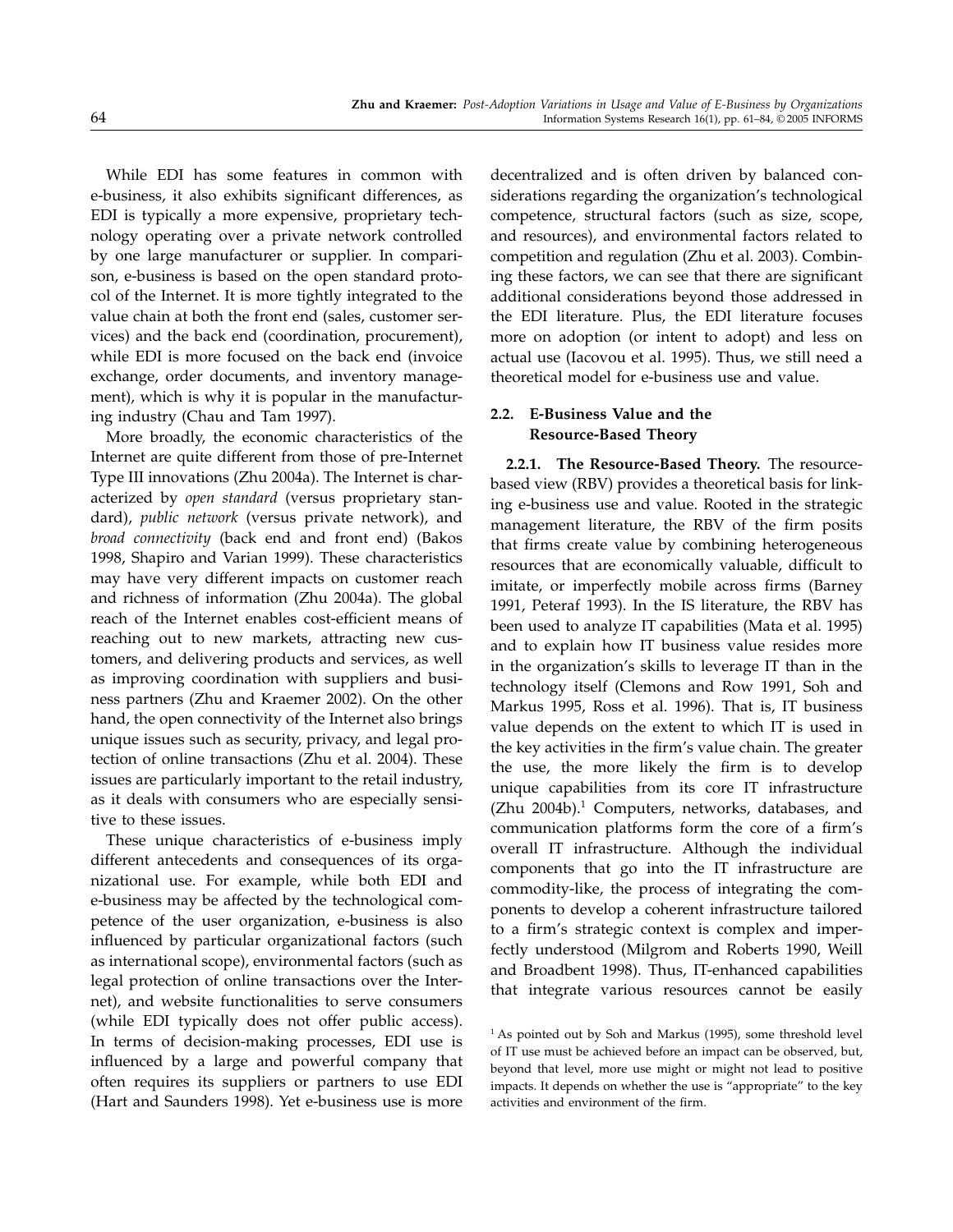

#### Figure 1 E-Business Value Hierarchy: From Internet Characteristics to Value Creation

Notes. This value hierarchy depicts the unique characteristics of the Internet and how these characteristics enable value creation via e-business. In contrast to e-business, EDI—with proprietary standard, less connectivity, and a private network configuration—creates business value mainly through improving transactional efficiencies and reducing costs in procurement.

imitated and have the potential to create business value (Bharadwaj 2000, Zhu and Kraemer 2002).<sup>2</sup>

2.2.2. E-Business Value. We examined the unique characteristics of the Internet and linked them in three ways through which e-business may create value transactional efficiencies, market expansion, and information sharing. Combining them with the RBV, we developed an e-business value hierarchy, as shown in Figure 1.

The bottom layer of the value hierarchy shows the unique characteristics of the Internet. As discussed earlier, the Internet is unique in terms of open standard, public network, and global connectivity. Prior to the Internet, firms often used stand-alone, proprietary systems such as EDI to communicate limited data (Straub et al. 2002). It was difficult or costly for a firm to connect to its customers and suppliers. In contrast, the Internet enables a two-way real-time information exchange among a firm, its customers, and its suppliers (Zhu 2004a).

From these Internet characteristics, e-business creates value in three ways, as shown in the middle layer of the value hierarchy. Benefiting from open-standard connectivity, e-business can substantially improve transactional efficiencies (Malone and Laubacher 1998). For instance, information reach and richness can reduce information asymmetry and market friction (Zhu 2004a); Internet-based search capabilities can

lead to a closer match between a firm and its customers in greater reach than before; and connectivity and interactivity enable customers to monitor order fulfillment, which lowers the transactional risks (Welty and Becerra-Fernandez 2001). In addition, e-business can achieve lock-in by leveraging various interactive applications such as loyalty programs, virtual communities, and customization (Amit and Zott 2001). At the same time, the Internet connects e-businesses to consumers in geographic areas that were costly to reach before the Internet (Steinfield et al. 2002). Such market expansion further increases transactional efficiencies due to the economies of scale.

Furthermore, conducting business on a platform with open standards facilitates information sharing along the value chain (Zhu 2004a). As documented in the supply chain literature (Lee et al. 1997), the poor quality of information exchange among suppliers and manufacturers led to inventory buildup along the supply chain, a phenomenon termed the "bullwhip effect."<sup>3</sup> Open-standard information exchange can result in a more synchronized information flow (Zhu 2004a), and a better information flow will make materials move more efficiently along the supply chain (Mukhopadhyay et al. 1995), thereby reducing the bullwhip effect. This is the notion of replacing inventory with information (Milgrom and Roberts 1990), which is particularly important for the retail/wholesale industry, since inventories account for a greater portion of total assets for this industry than for other industries.<sup>4</sup>

In sum, the open-standard connectivity and public network characteristics of the Internet enable e-business value creation by improving transactional efficiencies, expanding the markets, and achieving information sharing and integration. Such e-business value may lead to improved firm performance in sales, procurement, and internal operations, as shown in the top layer of the value hierarchy in Figure 1. It also becomes clear that these unique characteristics

<sup>&</sup>lt;sup>2</sup> As will be elaborated later, this study focuses on technology competence and two types of e-business functionalities, at both the front end and the back end, as IT-enhanced capabilities.

<sup>&</sup>lt;sup>3</sup> The bullwhip effect is defined as the artificial amplification of volatility in supply chains due to information distortion and demand uncertainties (Lee et al. 1997).

<sup>4</sup> For instance, the ratio of inventories to total assets is 21.8% for Target Corporation, 27.1% for Costco, and 20.9% for Albertsons, but only 2.2% for Ford, 4.9% for IBM, and 5.8% for Sun Microsystems (data based on companies' 2002 financial reports).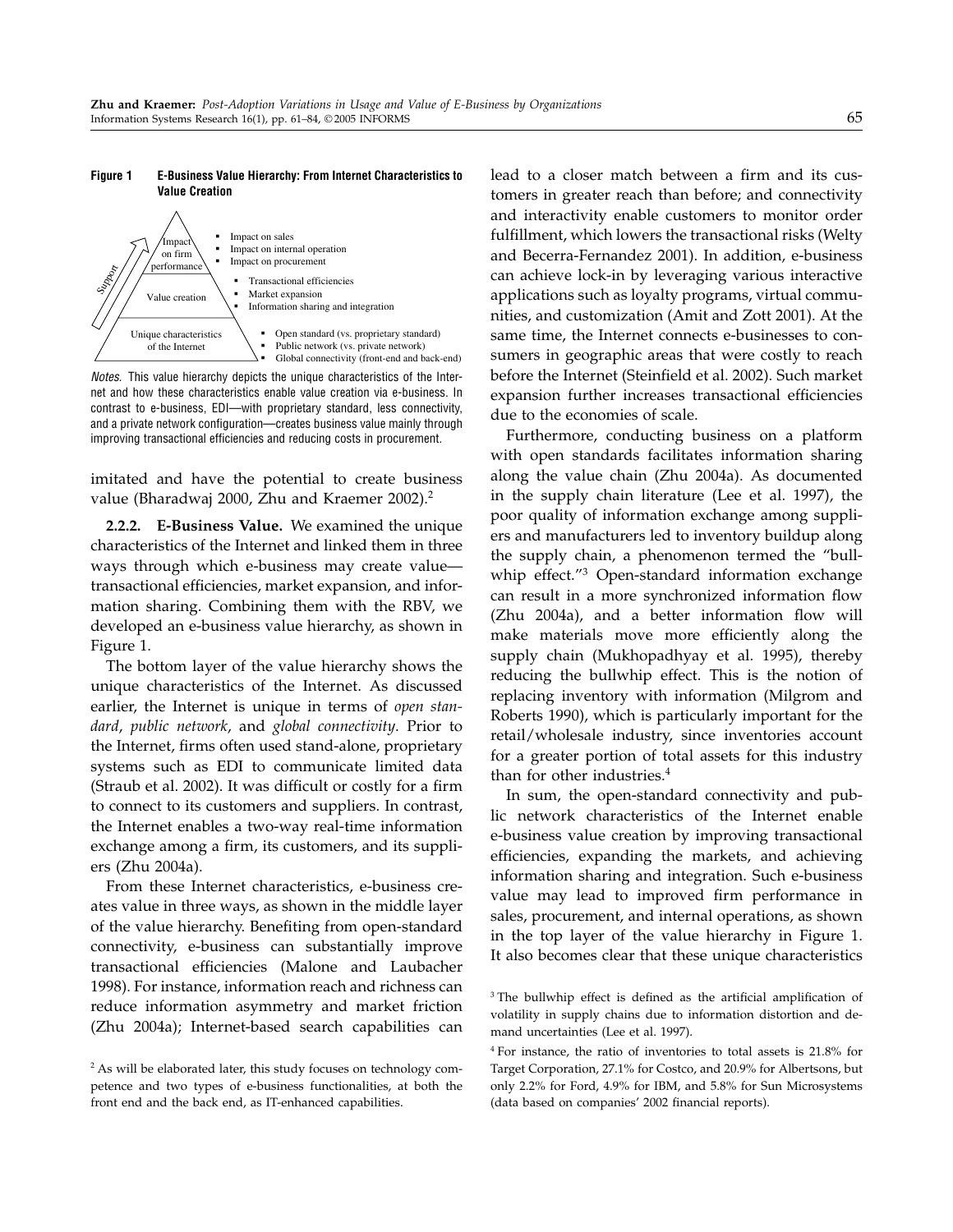and the value creation of e-business are significantly different from pre-Internet technologies such as EDI.

# 3. The Conceptual Model and Hypotheses

#### 3.1. The Conceptual Model

Integrating the TOE framework and the resourcebased theory, we developed a conceptual model to assess the use and value of e-business by organizations. We present the model first in Figure 2, followed by explanations of the key elements of the model and postulated relationships.

Figure 2 focuses on two postadoption stages: use and value. The Internet is being adopted quickly by firms in both developed and developing countries, but there are differences in Internet adoption between

these countries (IDC 2002). The extent of technology diffusion depends on a variety of economic, social, and political factors, including basic information infrastructure; regulatory environment; and access to technical, managerial, and financial resources (Caselli and Coleman 2001, Dasgupta et al. 1999). Therefore, we expect that there will be systematic differences between countries and also among firms in the actual use of e-business and related value creation. We will use our model to examine these differences.

The focus on postadoption is also motivated by the process-oriented view about the use and value creation of IT innovations (Barua et al. 1995, Soh and Markus 1995). According to the process-oriented view, merely examining the initial adoption or the dollars invested in IT cannot reveal the reach and

Figure 2 An Integrated Model of E-Business (EB)Use and Value (and Full Sample Results)



 $* p < 0.10; ** p < 0.05; *** p < 0.01$ . Full sample results are listed in parentheses. To avoid a crowded graph, indicators for each construct are not shown in the graph.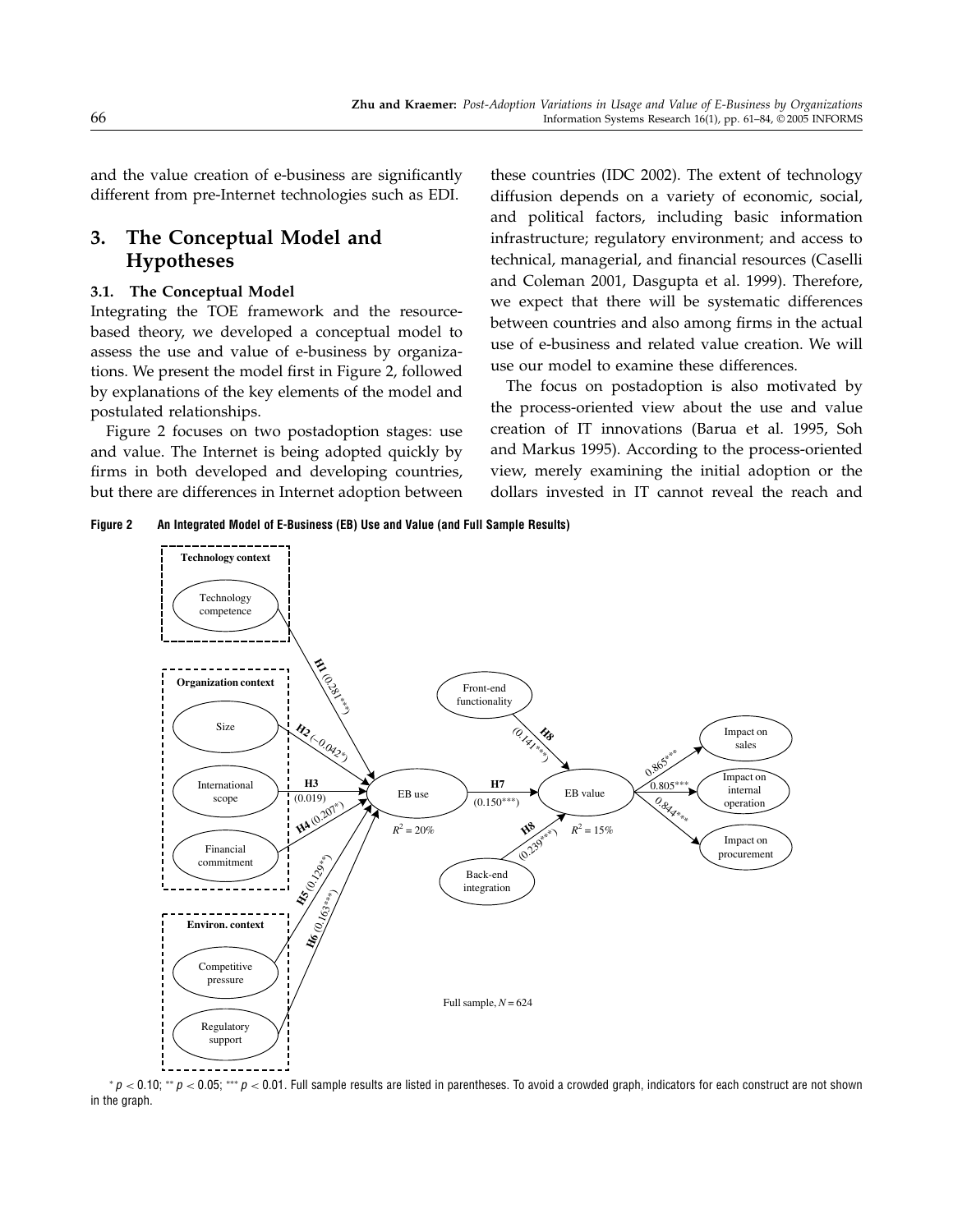richness of postadoption activities, because a multistage process exists before the business value of IT can be realized (Fichman and Kemerer 1997). Thus, we incorporate these two important stages in one unified model. We could have just used adoption and postadoption; however, consistent with the RBV and the process model of Soh and Markus (1995), we wanted to signal that the key activity in postadoption is value creation through use rather than simply adoption and penetration.

E-business use is defined as the extent to which e-business is being used to conduct value chain activities. This is measured by the breadth of use for different value chain activities and the depth of use (percentage) for each activity that has been migrated to the Internet platform, as motivated by the volume and diversity of EDI use proposed in the literature (Hart and Saunders 1998, Fichman 2000). E-business value refers to the impact of e-business use on firm performance, which is measured by three major activities along the value chain (Zhu et al. 2004): downstream sales (i.e., increasing sales and improving customer services), upstream procurement (i.e., reducing inventory and procurement costs and improving coordination with suppliers), and internal operations (i.e., increasing employee productivity and making internal processes more efficient).

The right-hand side of the conceptual model shows how the use of e-businesses impacts firm performance. Drawing on the value hierarchy in Figure 1, we posit that e-business leverages the unique characteristics of the Internet to improve business performance. These characteristics (open standard, public network, and global connectivity) are examined from a functional perspective. That is, we investigate e-business functionalities that make use of these unique characteristics and consequently enable e-business value creation. We classify these e-business functionalities into two types (Zhu and Kraemer 2002): front-end functionalities that provide product information to consumers on the Internet, facilitate transaction processing, and enable customization and personalization; and back-end integration that links Web applications with back-office databases and facilitates information sharing along the value chain. Together with usage, these two IT-enhanced capabilities will contribute to e-business value (Zhu 2004b).

The left-hand side of the conceptual model shows the antecedents of e-business use. As discussed earlier, the extent of e-business use by an organization would be influenced by its technological, organizational, and environmental contexts within the TOE framework (Zhu et al. 2004). Among the wide range of factors that we found from an extensive literature review on previous studies of IT adoption and use, this study focused on technology competence, firm size, financial resources, and competitive pressure, which were the most commonly studied antecedents in previous literature. Further, we added two factors—international scope and regulatory support—that we consider to be particularly relevant to Internet-based e-business. The rationale for each variable is as follows.

First, e-business is enabled by the existing technology base in use by an organization, including the general IS capability as well as Internet specific technologies (Zhu 2004b). Prior literature suggests that the study of IS diffusion requires considerations of the technology competence of the organization, or IT sophistication and technology resources as referred to in some previous studies (Cooper and Zmud 1990). Generally referring to a firm's technical and human IS capability, technology competence has been found to be related to IS and EDI diffusion (Thong 1999) and shown as a main feature of the technological context (Zhu et al. 2003). For example, on the basis of a thorough literature review, Kwon and Zmud (1987) asserted the importance of technology resources (e.g., infrastructure and technical skills) for successful IS diffusion. This theoretical assertion was strengthened by a number of empirical studies (Mata et al. 1995). Hence, we include technology competence in our model.<sup>5</sup>

Second, e-business is also influenced by organizational factors because these variables may constrain or facilitate the implementation and usage of e-business (Teo et al. 2003). Based on prior innovation studies (Damanpour 1996), size, scope, and financial commitment are identified as three critical organi-

<sup>5</sup> As will become clearer in the empirical section, most of these factors are integrative constructs in the sense that they are measured by multiple items. For example, technology competence is an integrative construct that is reflected by IT human resources (percent of employees as IT professionals), distributed computing (PCs per employee), and IT infrastructure items such as EDI, electronic funds transfer (EFT), intranets, and extranets.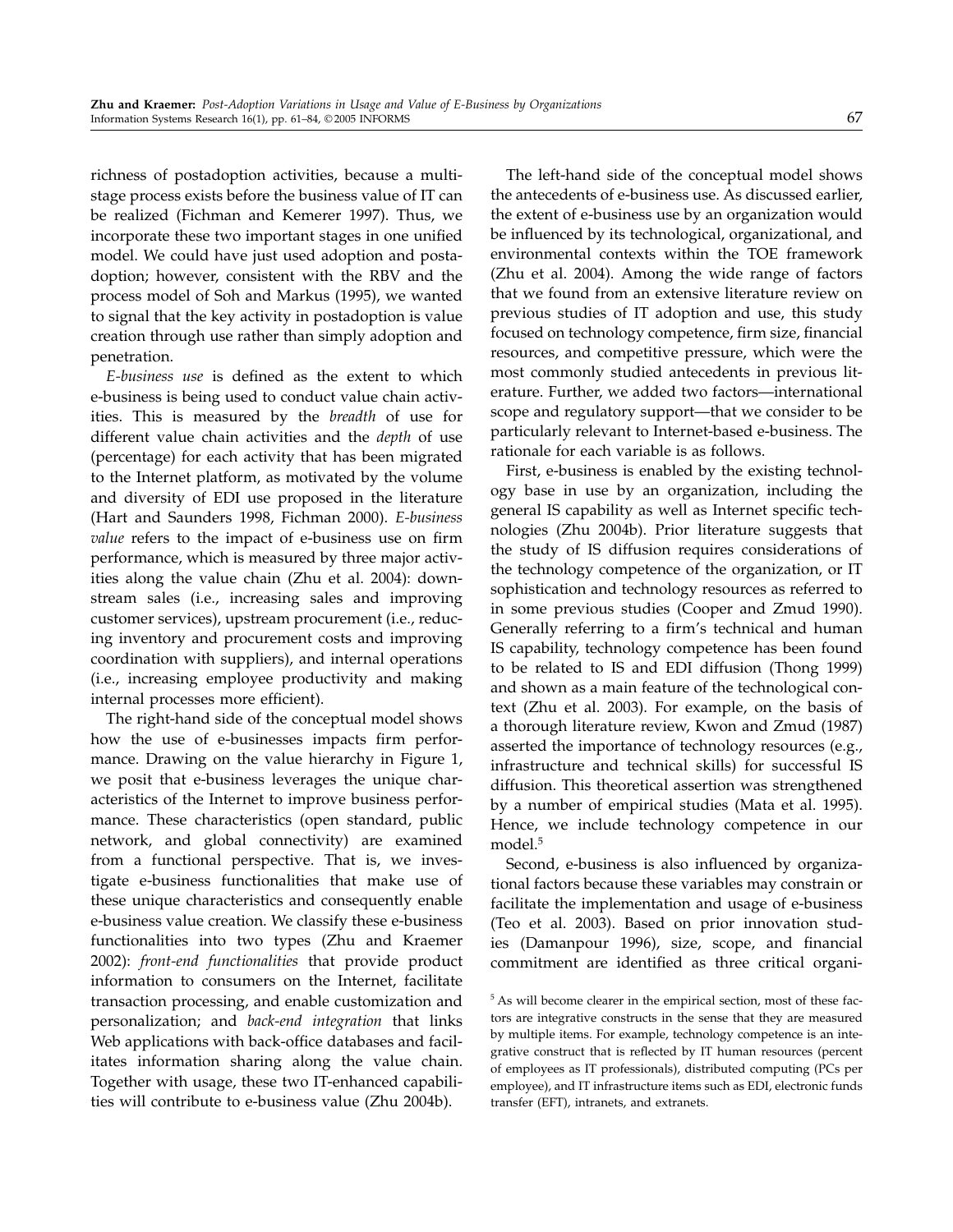zational factors that would influence the extent of e-business use in an organization.

(1) Firm size is one of the most commonly cited factors in the innovation literature (see Damanpour 1992 for a meta-analysis). As size represents several important aspects of the organization, including resource availability, decision agility, and prior technology experience, it should be included in the model.

(2) International scope is an antecedent new to this study, which refers to a firm's geographical spread or its extent of multicountry operations in the global market. Firms with activities dispersed geographically may benefit more from e-business use as a means of coordinating their value chains (Porter and Millar 1985). The public, open nature of the Internet makes doing so easier than earlier technologies such as EDI. The global reach of the Internet makes it potentially more beneficial as well. As a consequence, firms with greater international scope are likely to use e-business to a greater extent than those with less international scope. Given the international dimension of our research design and our geographical, multicountry emphasis on globalization of e-business, it is important to include international scope in the model.

(3) Financial resources have been a popular antecedent to IS diffusion (e.g., Iacovou et al. 1995, Ramamurthy et al. 1999). To capture financial resources specifically committed to e-business rather than the overall financial resources of the organization, we use the construct financial commitment and define it as the commitment of financial resources to e-business as a proportion of total firm resources. This is felt to be a more appropriate antecedent of e-business use because it reflects committed rather than merely available resources. It also reflects the strategic importance that the senior management puts on e-business. One would expect that greater resource commitments would lead to more e-business applications that are both more useable and used.

Third, as the environment presents both constraints and opportunities for technological innovation, e-business is influenced by environmental factors related to competition (Porter 2001) and regulation (Zhu et al. 2003). Competitive pressure has long been recognized in the innovation diffusion literature as

an important driver for technology diffusion (e.g., Grover 1993, Thong 1999). Recent EDI research has identified competitive pressure (sometimes called external pressure) as a significant antecedent of EDI adoption (Iacouvou et al. 1995, Ramamurthy et al. 1999). These studies have shown that innovation diffusion is accelerated by the competitive pressure in the environment. In contrast to competitive pressure, regulatory support is a unique feature of e-business that has not been included in prior studies on technology diffusion. The open-standard nature of the Internet brings unique issues regarding business law, security, credit card use, and online transactions with parties that have no prior relationship, which in turn poses unique demands on regulatory support (again different from EDI). In addition, governments' embrace of e-business brings direct (government incentives) and indirect (required for government procurement) stimulus for its use. Thus, regulatory support is another critical environmental factor that tends to affect e-business use (Zhu et al. 2003).

As explained above, we have selected these six antecedents based on prior research and particular linkages to the nature of Internet-based e-business. We incorporated these six factors within the technological, organizational, and environmental contexts of the TOE framework. Further justification for each of these factors is provided below, together with hypothesis development.

#### 3.2. Hypotheses

Based on the TOE framework, we developed the following hypotheses, corresponding to the six factors in Figure 2 within the technological, organizational, and environmental contexts of the TOE framework.

Technology Context. The literature suggests that IS capabilities consist of infrastructure, human resources, and knowledge (Mata et al. 1995, Bharadwaj 2000). Consistent with prior studies, technology competence in this study consists of technology infrastructure and IT human resources, where technology infrastructure refers to technologies that enable Internet-related businesses (e.g., EDI, EFT, intranet and extranet), and IT human resources refer to IT professionals possessing the knowledge and skills to implement Internetrelated applications. By this definition, technology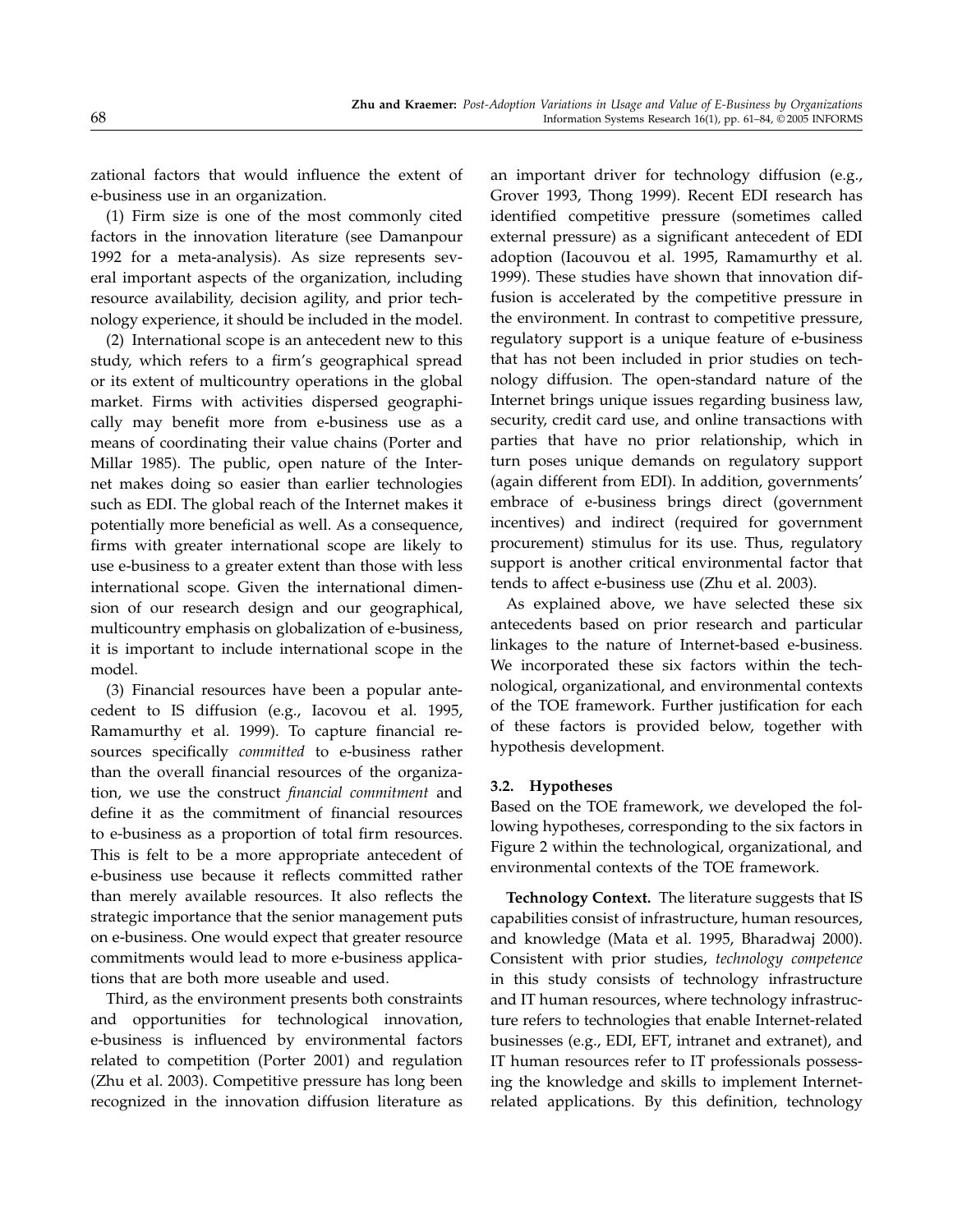competence is conceptualized as an integrative construct that is reflected not only by physical assets, but also by human resources that are complementary to physical assets (Mata et al. 1995, Slaughter and Ang 1995). It refers to a firm's technical capability as a result of having distributed computing power (number of PCs) within the organization and having implemented specific technologies such as EDI and EFT (Zhu 2004b). Technology infrastructure establishes a platform on which e-business can be built; IT human resources provide knowledge and skills to develop e-business applications. Therefore, firms with a higher degree of technology competence tend to enjoy greater readiness to use e-business in their value chain processes. As a result, they would be more likely to achieve a greater extent of e-business usage. This leads to the following hypothesis.

HYPOTHESIS 1. Firms with greater technology competence are more likely to achieve a greater extent of ebusiness use.

Organization Context. Firm size is commonly cited in innovation diffusion literature (Damanpour 1992), yet different opinions exist as to the role that firm size plays in the process of innovation diffusion, due to the tension between resource availability and organizational inertia (Damanpour 1996). On one hand, large firms generally possess slack resources that can facilitate implementation and usage (Tornatzky and Fleischer 1990). On the other hand, firm size is often associated with inertia; that is, large firms tend to be less agile and flexible than small firms. The possible structural inertia associated with large firms may slow down organizational usage and may therefore retard e-business value creation (Thong 1999). By contrast, smaller firm size is expected to facilitate innovation usage, as small firms "require less communication, less coordination, and less influence to gather support" (Nord and Tucker 1987, p. 18). The actual use of e-business may entail radical change in firms' business processes and organization structure, which might be retarded by the structural inertia of large firms (Damanpour 1992). In our study, firm size is defined by the number of employees in the organization. Because our model has controlled for technological and financial resources that large firms may possess, the notion of structural inertia leads us

to expect that large firm size may deter e-business usage and value creation. This leads to the following hypothesis.

HYPOTHESIS 2. Controlling for resource availability effects, larger firms tend to achieve a lesser extent of ebusiness use.

The IS literature has proposed that the greater the business scope, the greater the demand for IT (Dewan et al. 1998, Hitt 1999). In this study, scope is defined as the geographical extent of a firm's operations in the global market; hence it is called international scope. This definition is narrower than the literature, yet it is consistent with the international perspective of our research design and our multicountry emphasis on globalization of e-business, as opposed to the product orientation typically used in the literature (Teece 1980). This is also appropriate for the retail industry. The effect of international scope on e-business use can be explained from a resource-based perspective (Barney 1991, Mata et al. 1995). When companies expand into heterogeneous market segments, they need to develop resources and capabilities including a flexible IT infrastructure and IT management skills that enable them to deal with that heterogeneity as well as or better than their competitors (Ernst 2003). For instance, firms conducting business in multiple markets have to manage demand uncertainty in all segments simultaneously, which requires a high degree of integration, flexibility, and responsiveness in their information systems, as well as the broader information infrastructure linking the firm with its customers, trading partners, and distributors. As documented in the literature and consistent with our value hierarchy in Figure 1, e-business may help to create these capabilities within the firm and with its trading partners as a result of common standards, lower cost, and greater ease of implementation of Internet-based applications. In sum, retail companies that expand globally would have a greater incentive to use e-business to leverage their existing IT capabilities for a competitive advantage. This leads to the following hypothesis.

HYPOTHESIS 3. Firms with greater international scope are more likely to achieve a greater extent of e-business use.

Financial resources constitute another important factor recognized in the innovation literature (e.g.,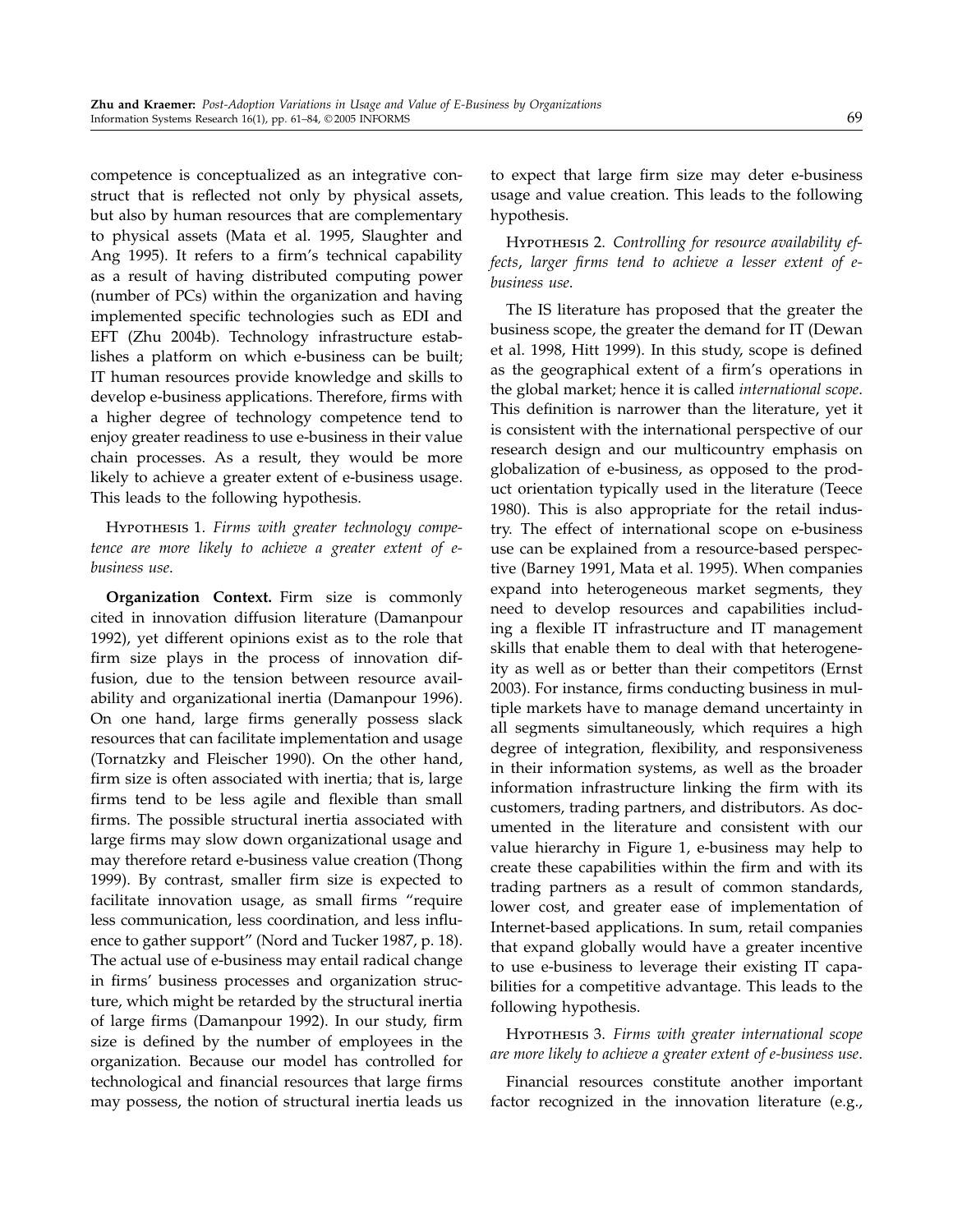Iacovou et al. 1995, Ramamurthy et al. 1999). In this study, we tailor this factor to financial resources specially committed to e-business. Implementing e-business requires investment in hardware, software, system integration, and employee training. Sufficient financial resources dedicated to e-business helps companies to obtain these necessary resources and develop them into superior e-business functionalities. Thus, firms with greater financial commitment are more likely to achieve successful e-business implementation and thus tend to achieve a greater extent of usage. Hence, we have the following hypothesis.

HYPOTHESIS 4. Firms with greater financial commitment are more likely to achieve a greater extent of ebusiness use.

Environment Context. Competitive pressure refers to the degree of pressure that the company feels from competitors within the industry. Porter and Millar (1985) analyzed the strategic rationale underlying competitive pressure as an innovation-diffusion driver. They suggested that, by using a new innovation, firms might be able to alter the rules of competition, affect the industry structure, and leverage new ways to outperform rivals, thus changing the competitive landscape. This analysis can be extended to e-business. As documented in the existing literature, the use of e-business may induce changes of industry structure through disintermediation and reintermediation (Bakos 1998), offer new means of competing and altering competition rules through lock-in (Shapiro and Varian 1999), electronic integration (Venkatraman and Zaheer 1990), and brick-and-click synergy (Steinfield et al. 2002). Thus, competitive pressure plays a significant role in pushing firms toward using e-business (Dos Santos and Peffers 1998).

Hypothesis 5. Firms facing higher competitive pressure are more likely to achieve a greater extent of e-business use.

Regulatory support is another critical environmental factor that tends to affect innovation diffusion. This concept is similar to government policy theorized to affect IT diffusion in Umanath and Campbell (1994) and empirically tested in Dasgupta et al. (1999). The latter found that companies operating in an environment where government policies are restrictive have low IT adoption. This is also consistent with Williamson (1983, p. 126), who summarized two ways in which government regulation could affect innovation diffusion: "One is to take specific action to increase or decrease payoffs—by taking tax and other measures ... The second way of influencing innovations is by altering the climate in which they are received." This second way is consistent with the empirical findings and is particularly applicable to e-business, as the lack of legal protection of online transactions as well as security and privacy tend to be common concerns both for companies (especially retailers) and for consumers (Straub et al. 2002, Xu et al. 2004). Accordingly, governments could encourage e-business usage by establishing supportive business laws to protect e-business transactions, regulating the Internet to make it a trustworthy business platform (e.g., dealing with fraud and credit card misuse), and providing incentives for using e-business in government procurements and contracts.

HYPOTHESIS 6. Firms facing higher regulatory support are more likely to achieve a greater extent of e-business use.

Linkage from E-Business Use to E-Business Value. We draw on the RBV to explain the connection between usage and value. RBV suggests that the greater the extent of IT use, the greater the likelihood that organizations will create IT capabilities that are rare, inimitable, valuable, and sustainable, thereby contributing to value creation (along with organizational compliments). Through deeper usage in organizations, IT creates asset specificity, which provides a competitive advantage. Although the Internet is a generic platform for e-business, firms create specific resources by integrating their systems and databases internally in the back end and with their trading partners and customers (Zhu and Kraemer 2002). The greater the flexibility and adaptability of the platform created, the greater the asset specificity and the greater the value. Thus, higher degrees of e-business usage will be associated with improved business performance. Only when firms are actually using e-business to conduct value chain activities can e-business have an impact on firm performance. Without broad and deep use of e-business along the value chain, it would be impossible for e-business to generate any impact on firm performance in terms of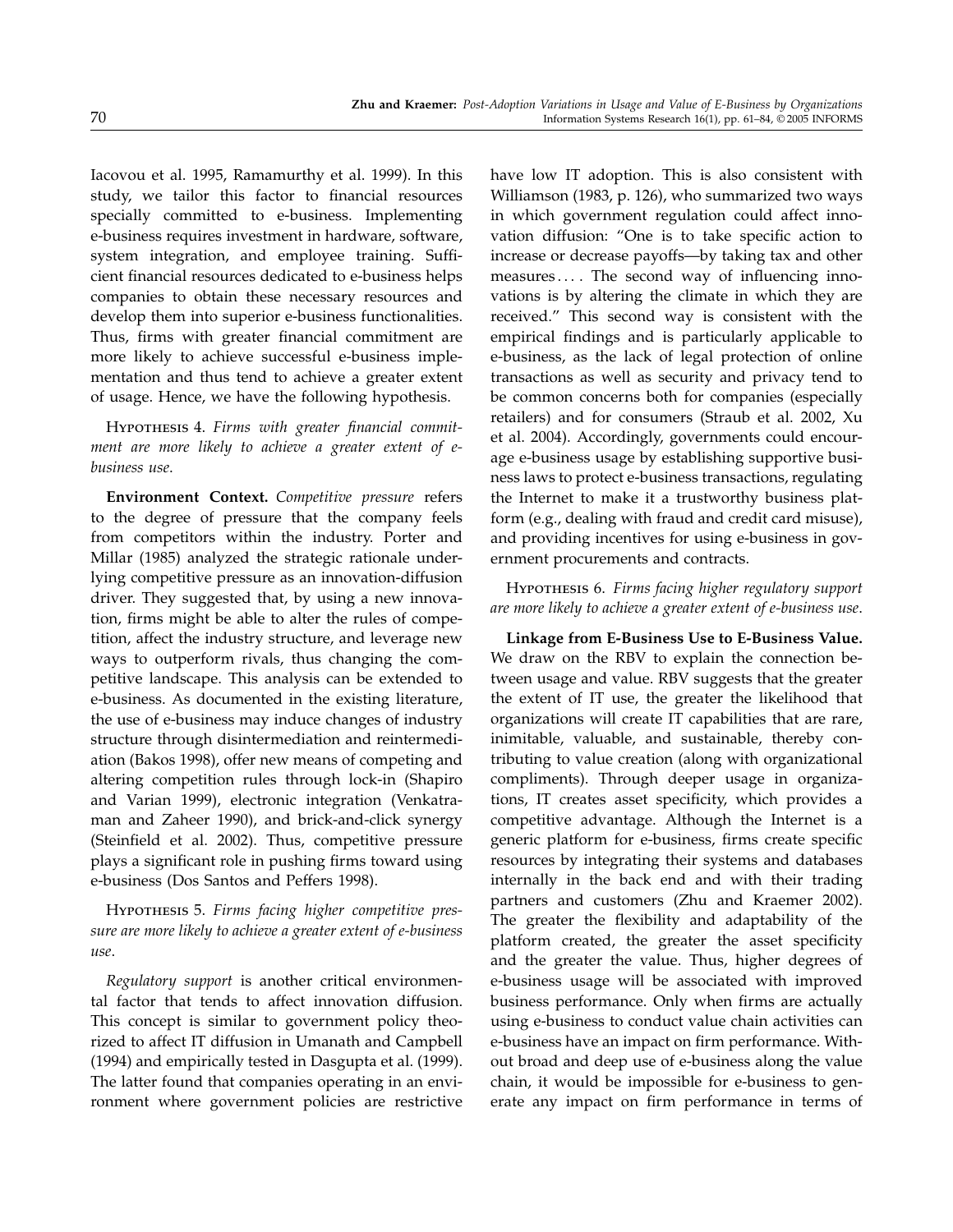sales, procurement, or internal operations. A classic model for general IS success developed by DeLone and McLean (1992) suggested that there tends to be a strong link between system use and system impact. In a recent study, Devaraj and Kohli (2003) show that actual usage may be the "missing" link to IT payoff. Based on this literature, we hypothesize the link from e-business use to value as follows.

HYPOTHESIS 7. Firms with greater e-business use are more likely to generate higher e-business value.

E-Business Value. The ultimate goal of using e-business is to improve the business performance of the organization. As shown in the value hierarchy of Figure 1, e-business helps companies develop appropriate functionalities to leverage the Internet's characteristics. As discussed in §3.1, such e-business functionalities are categorized into two groups: frontend functionality and back-end integration. Front-end functionalities help firms deliver real-time product information to consumers, offer customization capability, and facilitate self-service via online account management, thereby improving transactional efficiencies and expanding the existing channel (Zhu and Kraemer 2002). Back-end integration helps firms achieve technology integration and enables information sharing within the firm and along the value chain. Thus, one would expect that superior frontend functionality and back-end integration help firms improve business performance. This leads to the following hypothesis.

Hypothesis 8. Greater e-business capabilities, including both front-end functionality and back-end integration, are positively associated with higher e-business value.

Although both have the potential to create e-business value, front-end functionality and backend integration may vary in importance, as suggested by the resource-based theory. Front-end functionality is public and open on the Internet, and thus could be easily observed and imitated by competitors. As a result, front-end functionality could become commodity-like as more competitors adopt e-business (Porter 2001, Carr 2003). In comparison, the process of back-end integration is far more difficult to imitate, because its success requires quality complementary resources. In addition, the integration process is often

tailored to a firm's strategic context and is woven into the organization's fabric, which is not transparent to competitors. Therefore, we propose the following hypothesis.

Hypothesis 9. Back-end integration will have a stronger impact on e-business value than front-end functionality.

International Effects: Differences Between Developed and Developing Countries. Given that the Internet is an open platform with global connectivity, we believe it is important to incorporate an international dimension in this study. Previous research has shown that developed and developing countries differ in terms of the level of IT use and the factors shaping that use (Dewan and Kraemer 2000). At the general level, technology diffusion studies have found that diffusion occurs unevenly across countries with different environments. Moreover, the extent of diffusion depends on a variety of economic, social, and political factors, including income, education, technology policies, cultural norms, and access to formal and informal communication networks (Rogers 1983, Tornatzky and Fleisher 1990, Caselli and Coleman 2001). Looking specifically at the use of IT, wealth has been identified as the single most important factor accounting for differences between developed and developing countries (Dewan and Kraemer 2000, Pohjola 2001), but other factors have also been found to be important. These include inadequacy and access costs of the basic information infrastructure (Kraemer and Dedrick 1994, Shih et al. 2005), education levels (Caselli and Coleman 2001), scarcity of managerial, technical, and financial resources at the firm level (Dasgupta et al.1999), and culture and politics, including the rule of law, political openness, and property rights protection (Jarvenpaa and Leidner 1998, Caselli and Coleman 2001, Oxley and Yeung 2001, Shih et al. 2005). Within the environmental context of the TOE framework, we want to understand the differences of e-business use and value across countries, as motivated by the international character of our study. Based on this, we put forth our final hypothesis.

HYPOTHESIS 10. The strength of the antecedents of e-business use and value will differ for developed and developing countries.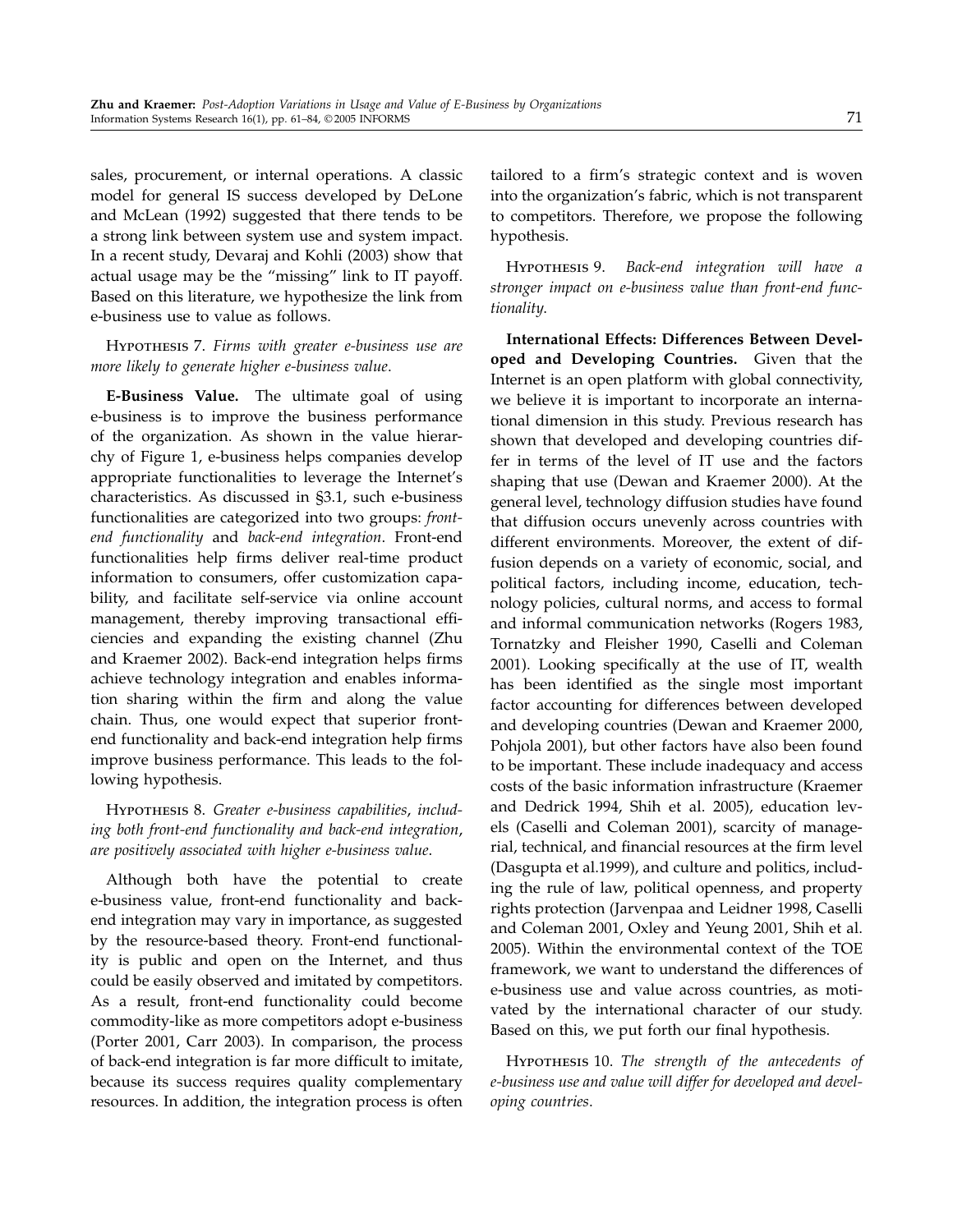# 4. Research Methodology

### 4.1. Data

To test the conceptual model in Figure 2 and the associated hypotheses proposed above, we need data, but no secondary databases contain specific data on the required variables. Hence, we designed a questionnaire and conducted a multicountry survey. The questionnaire was designed on the basis of a comprehensive literature review and interviews with e-business managers and was refined via several runs of pretests, revisions, and pilot tests. Each of the items on the questionnaire was reviewed by an expert panel for its content, scope, and purpose (content validity). After the questionnaire was finalized, it was translated into different languages (Chinese, French, German, Japanese, and Portuguese) with the aid of International Data Corporation (IDC) and the translations were checked by multiple teams (survey design teams, market research professionals, and academic research partners in each country). Then the survey was executed jointly with IDC and a professional survey firm that specializes in large-scale survey research and has accumulated considerable experience within IT user communities in many countries.

To have a representation of both developed and developing economies, the survey was conducted in the United States and nine other countries (Brazil, China, Denmark, France, Germany, Japan, Mexico, Singapore, and Taiwan) $6$  during the period of February–April 2002. The sample was stratified by firm size and country, with sites selected randomly within each size cell. The sample frame was obtained from a list source representative of the entire local market in each country.<sup>7</sup> Thus, we believe that our sample reflects the status of e-business across developed and developing economies.

In total, 5,400 establishments were surveyed, and 701 responses were received, resulting in a 13% re-

#### Table 1 Sample Characteristics  $(N = 624)$

|                                         | Obs. | (%)  |
|-----------------------------------------|------|------|
| Country                                 |      |      |
| <b>Brazil</b>                           | 64   | 10.3 |
| China                                   | 64   | 10.3 |
| Denmark                                 | 47   | 7.5  |
| France                                  | 61   | 9.8  |
| Germany                                 | 60   | 9.6  |
| Japan                                   | 53   | 8.5  |
| Mexico                                  | 69   | 11.1 |
| Singapore                               | 57   | 9.1  |
| Taiwan (China)                          | 63   | 10.1 |
| <b>United States</b>                    | 86   | 13.8 |
| Total                                   | 624  | 100  |
| No. of Employees                        |      |      |
| $50$                                    | 134  | 21.5 |
| $50 - 100$                              | 107  | 17.1 |
| $100 - 250$                             | 151  | 24.2 |
| $250 - 400$                             | 111  | 17.8 |
| >400                                    | 121  | 19.4 |
| <b>Respondent Title</b>                 |      |      |
| President, Managing Director, CEO       | 21   | 3.4  |
| CIO/CTO/VP of IS                        | 90   | 14.4 |
| IS Manager, Director, Planner           | 244  | 39.1 |
| Other manager in IS department          | 126  | 20.2 |
| <b>Business Operations Manager, COO</b> | 36   | 5.8  |
| Administration/Finance Manager, CFO     | 47   | 7.5  |
| Others                                  | 60   | 9.6  |

sponse rate, which was comparable to other studies of similar scale. We checked the sample for consistency and dropped invalid responses, resulting in a final dataset of 624 valid cases. Table 1 shows the characteristics of the establishment sample. All of them have adopted e-business, as this was a selection criterion for inclusion in the sample. The distribution of firm size, measured by number of employees, reflects a balance of large and small businesses. Eligible respondents were the individuals in each firm best qualified to speak about the firm's overall e-business activities. They were normally CIOs, CEOs, IS managers, business managers, or CFOs, as shown in Table 1. The positions of the respondents suggest the good quality of the data source. We examined the dataset for potential biases and found no significant biases among countries in terms of firm size, number of responses, or respondents' titles. Further, we examined the common method bias by using Harman's one-factor test (Podsakoff et al. 2003). These tests found no significant biases in our dataset that were due to the survey methodology.

<sup>&</sup>lt;sup>6</sup> More precisely, our sample contains nine countries because China and Taiwan belong to one country. We initially believed that there might be some differences in their IT infrastructure and economic environments, yet the differences turned out to be statistically insignificant.

<sup>7</sup> Dun & Bradstreet was used for Denmark, France, Germany, and the United States. Kompas was used for Brazil, Mexico, Taiwan, and Singapore. The Census of Enterprises was used for China. The Teikoku Data Bank was used for Japan.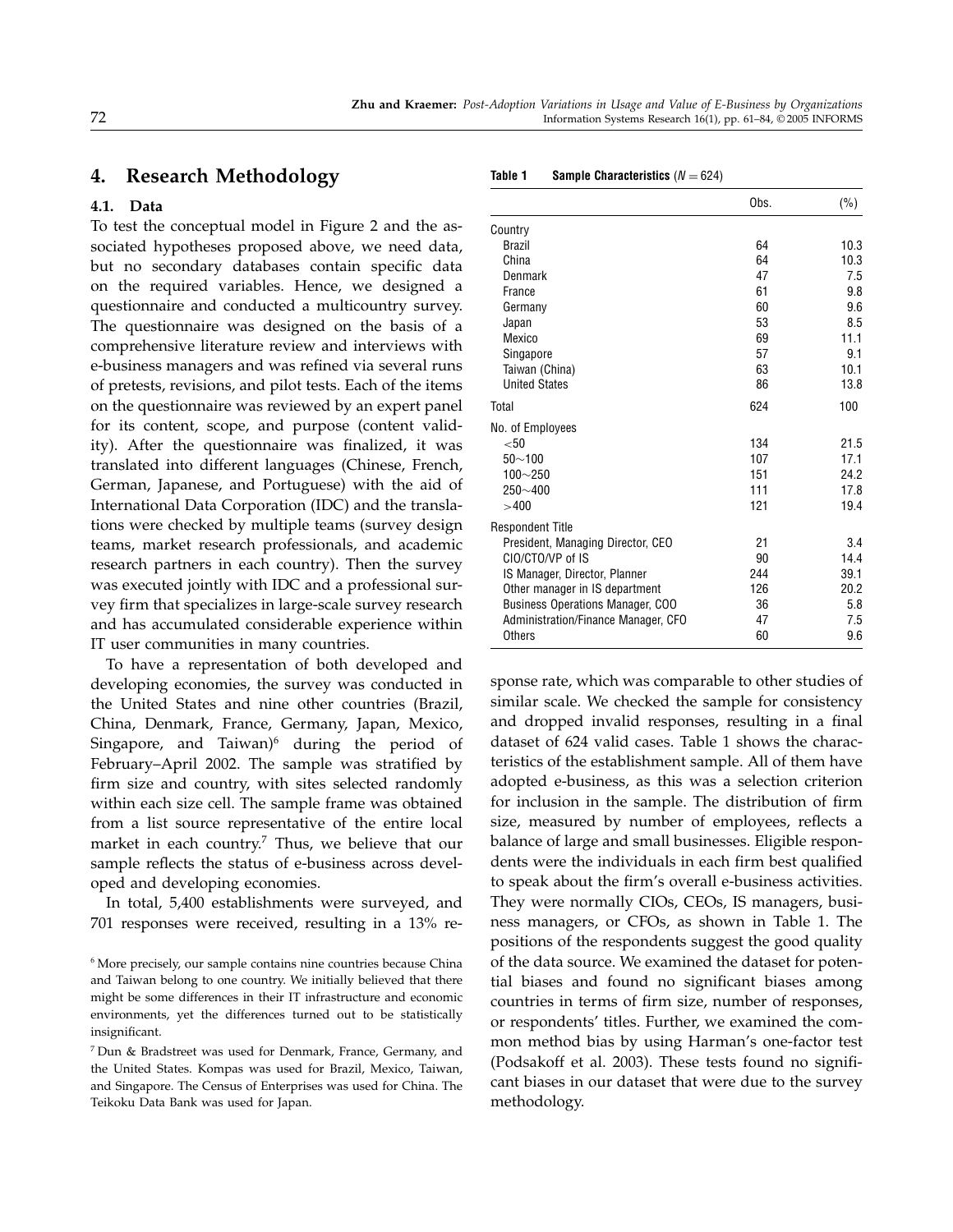|                                              | IS managers |      | Non-IS<br>managers |      |         | One-way<br>ANOVA | K-S test  |                 |
|----------------------------------------------|-------------|------|--------------------|------|---------|------------------|-----------|-----------------|
|                                              | Mean        | S.D. | Mean               | S.D. | t-stat. | <i>p</i> -value  | $Z$ score | <i>p</i> -value |
| Technology competence                        | 2.79        | 0.71 | 2.66               | 0.79 | 1.45    | 0.15             | 0.95      | 0.32            |
| International scope                          | 0.12        | 0.15 | 0.12               | 0.15 | 0.34    | 0.73             | 0.99      | 0.28            |
| <b>Financial commitment</b><br>to e-business | 1.11        | 2.49 | 3.18               | 7.92 | 2.76    | 0.01             | 1.09      | 0.19            |
| Competitive pressure                         | 2.92        | 1.31 | 3.06               | 1.22 | 1.08    | 0.28             | 1.00      | 0.28            |
| Regulatory support                           | 1.13        | 0.47 | 1.12               | 0.42 | 0.20    | 0.84             | 0.62      | 0.84            |
| E-business use                               | 0.73        | 1.02 | 0.77               | 1.09 | 0.36    | 0.72             | 0.66      | 0.78            |
| Front-end functionalitv                      | 0.19        | 0.16 | 0.18               | 0.14 | 0.57    | 0.56             | 0.45      | 0.98            |
| Back-end integration                         | 1.97        | 0.87 | 1.92               | 0.85 | 0.55    | 0.58             | 0.60      | 0.87            |
| E-business value                             | 2.20        | 0.80 | 2.11               | 0.77 | 1.13    | 0.26             | 0.88      | 0.43            |

| Table 2 |  | <b>Testing Possible Biases: IS Managers vs. Non-IS Managers</b> |  |
|---------|--|-----------------------------------------------------------------|--|
|---------|--|-----------------------------------------------------------------|--|

Furthermore, we examined whether any systematic biases could exist due to respondent positions. Because respondents in our survey include both IS and non-IS managers, one might suspect that IS managers may overrate e-business usage and value. To test this possible bias, we split the sample into two groups: IS managers (CIO, CTO, and various IS managers) versus non-IS managers (CEO, president, COO, CFO, and other business managers). We used oneway ANOVA to compare the means of factor scores of all constructs between the two groups. We further used the Kolmogorov-Smirnov (K-S) test to examine whether the sample distribution of the IS-manager group is equal to that of the non-IS-manager group (Boes et al. 1974). As shown in Table 2, the  $p$ -value for each factor is insignificant ( $p \ge 0.10$ ), with only one exception—financial commitment to e-business.<sup>8</sup> Hence, we conclude that the role of the respondents did not cause any survey biases.

All the firms in the sample belong to the retail/ wholesale industry. This industry is appropriate for testing our proposed model of e-business use and value because it has undergone significant transformation in the last two decades with the introduction of increasingly sophisticated information technologies such as point-of-scale scanners, computer-based systems for inventory management, and EDI links with

suppliers and distribution centers (Johnson 2002). More recently, this industry has experienced competition from dot-coms, which pressed the large traditional retailers to aggressively deploy Internetbased e-business initiatives and rapidly build strong foundations for e-business by integrating corporate, operational, service, and supply chain systems with Internet-enabled capabilities. Small traditional retailers also responded by building websites with front-end functionalities. By implementing e-business initiatives, traditional retailers are transforming themselves into "click-and-mortar" Internet-enhanced organizations (Steinfield et al. 2002). These factors make the retail industry an appropriate testing field for our research. From an empirical perspective, concentrating on a single industry also allows us to control for extraneous industry factors that could otherwise confound the analysis, although we have no theoretical reason to believe that our conceptual model would not apply to other industries.

#### 4.2. Constructs

The development of the measurement model included successive stages of theoretical modeling, statistical testing, and refinement (Straub 1989). Measurement items were developed on the basis of a comprehensive review of the literature as well as expert opinion. We then tested multi-indicator constructs using confirmatory factor analysis (CFA).<sup>9</sup> Based on

<sup>&</sup>lt;sup>8</sup> It appears that non-IS managers perceive the financial commitment to e-business to be larger than IS managers do. It is possible that business managers consider the intangible costs of the business units, whereas the IS managers consider only the tangible IS spending (e.g., hardware, software, Web development).

<sup>&</sup>lt;sup>9</sup> For the purpose of testing the robustness of our measurement model, we also ran exploratory factor analysis on all indicators. Principal component analysis with equamax rotation yielded a consistent grouping with CFA.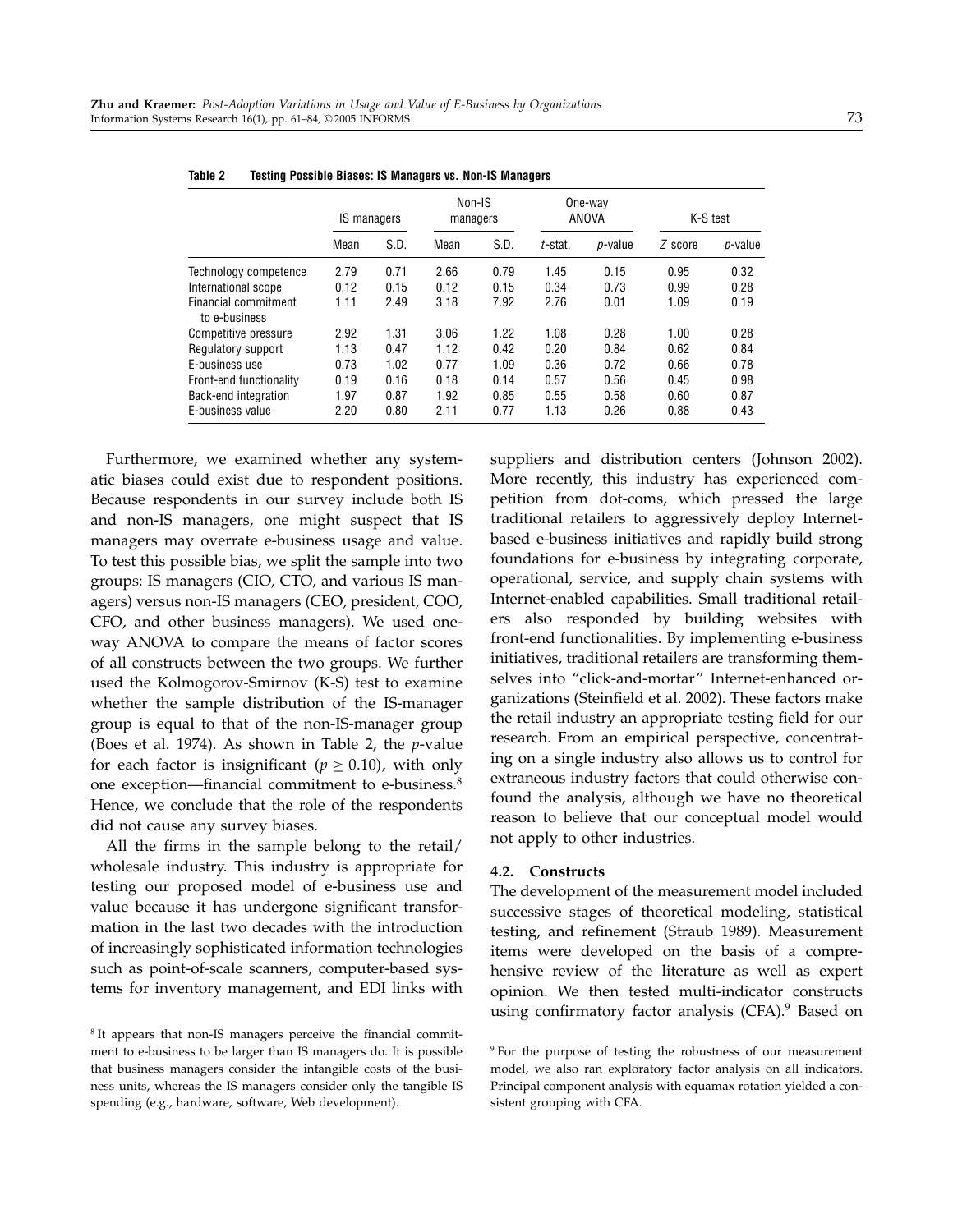the assessment of CFA, the measurement model was further refined and then fitted again. Constructs and associated indicators in the measurement model are listed in the appendix.

Several constructs deserve further explanation. First, technology competence is instrumented not only by physical technologies, but also by IT human resources that possess the knowledge and skills to implement e-business. Such a design is consistent with the theoretical rationale discussed in §3.2. Second, items for front-end functionality and back-end integration are designed on the basis of the e-business metrics developed by Zhu and Kraemer (2002). Through successive stages of testing and refinement, Zhu and Kraemer developed a set of e-business metrics—information, transaction, customization, and supplier integration. Our study used the major items in the first three dimensions to instrument front-end functionality, and the fourth dimension corresponded to our back-end integration. Third, e-business value is conceptualized as a second-order construct, manifested in three related dimensions—impact on sales, impact on procurement, and impact on internal operations—along the value chain.<sup>10</sup> They should not be considered as isolated from each other; rather they should be viewed in a collective and mutually reinforcing manner. Hence, the e-business value construct represents an integrative measure of the level of Internet-enhanced business performance along these three dimensions. Previous research notes that such a second-order approach represents a theoretically strong basis for capturing complex measures (Sethi and King 1994, Steward and Segars 2002).

#### 4.3. Instrument Validation

To empirically assess the constructs theorized above, we conducted CFA using structural equation modeling as implemented in partial least squares (PLS). We assessed construct reliability, convergent validity, discriminant validity, and validity of the second-order construct. The measurement properties are reported in Table 3.

#### Table 3 Measurement Model: Factor Loadings, Reliability, and Convergent Validity

| Constructs (reliability)       | Indicators       | Loadings              | Convergent<br>validity (t-stat) |
|--------------------------------|------------------|-----------------------|---------------------------------|
| Technology competence (0.81)   | T <sub>C</sub> 1 | $0.79***$             | 46.76                           |
|                                | T <sub>C2</sub>  | 0.79***               | 37.10                           |
|                                | T <sub>C</sub> 3 | $0.71***$             | 24.90                           |
| International scope (0.81)     | FS <sub>1</sub>  | $0.64***$             | 36.65                           |
|                                | FS <sub>2</sub>  | $0.86***$             | 160.80                          |
|                                | FS <sub>3</sub>  | $0.78***$             | 52.66                           |
| Financial commitment to        | FR <sub>1</sub>  | $0.86***$             | 29.07                           |
| e-business (0.83)              | FR <sub>2</sub>  | $0.82***$             | 15.84                           |
| Competitive pressure (0.86)    | CP <sub>1</sub>  | $0.87***$             | 74.04                           |
|                                | CP <sub>2</sub>  | $0.87***$             | 73.89                           |
| Regulatory support (0.80)      | RE1              | $0.68***$             | 21.30                           |
|                                | RE <sub>2</sub>  | $0.69***$             | 24.87                           |
|                                | RE3              | $0.71***$             | 22.91                           |
|                                | RE4              | 0.74***               | 30.76                           |
| Back-end integration (0.86)    | B <sub>11</sub>  | $0.87***$             | 80.53                           |
|                                | B <sub>12</sub>  | $0.86^{\ast\ast\ast}$ | 79.54                           |
| E-business use (0.78)          | EU1              | $0.64***$             | 18.44                           |
|                                | EU <sub>2</sub>  | $0.50***$             | 6.67                            |
|                                | EU <sub>3</sub>  | $0.46***$             | 4.85                            |
|                                | EU4              | $0.83***$             | 35.95                           |
|                                | EU <sub>5</sub>  | $0.75***$             | 13.55                           |
| Front-end functionality (0.80) | FF <sub>1</sub>  | $0.63***$             | 15.92                           |
|                                | FF <sub>2</sub>  | $0.65***$             | 25.76                           |
|                                | FF3              | $0.67***$             | 26.00                           |
|                                | FF4              | $0.72***$             | 24.31                           |
|                                | FF <sub>5</sub>  | $0.68***$             | 20.46                           |
| Impact on sales (0.88)         | IS <sub>1</sub>  | $0.86***$             | 76.46                           |
|                                | IS <sub>2</sub>  | $0.84***$             | 51.62                           |
|                                | IS <sub>3</sub>  | $0.81***$             | 41.92                           |
| Impact on internal             | II <sub>01</sub> | $0.89***$             | 81.85                           |
| operations (0.90)              | <b>II02</b>      | $0.91***$             | 123.42                          |
| Impact on procurement (0.87)   | IP <sub>1</sub>  | $0.85***$             | 50.11                           |
|                                | IP <sub>2</sub>  | $0.85***$             | 74.50                           |
|                                | IP <sub>3</sub>  | $0.79***$             | 37.90                           |

 $* p < 0.10; ** p < 0.05; ** p < 0.01$ . Insignificant factors are dropped (FS4 and FS5).

(1) Construct Reliability: Construct reliability measures the degree to which items are free from random error and therefore yield consistent results. In our measurement model (Table 3), all constructs have a composite reliability over the cutoff of 0.70, as suggested by Straub (1989).

(2) Convergent Validity and Discriminant Validity: Convergent validity assesses the consistency across multiple operationalizations. As shown in Table 3, all estimated standard loadings are significant  $(p < 0.01)$ , suggesting good convergent validity. To assess the

<sup>&</sup>lt;sup>10</sup> Recognizing that many factors other than e-business may affect firm performance, we asked firms to evaluate, using a five-point Likert scale, the net impacts of e-business on these three dimensions.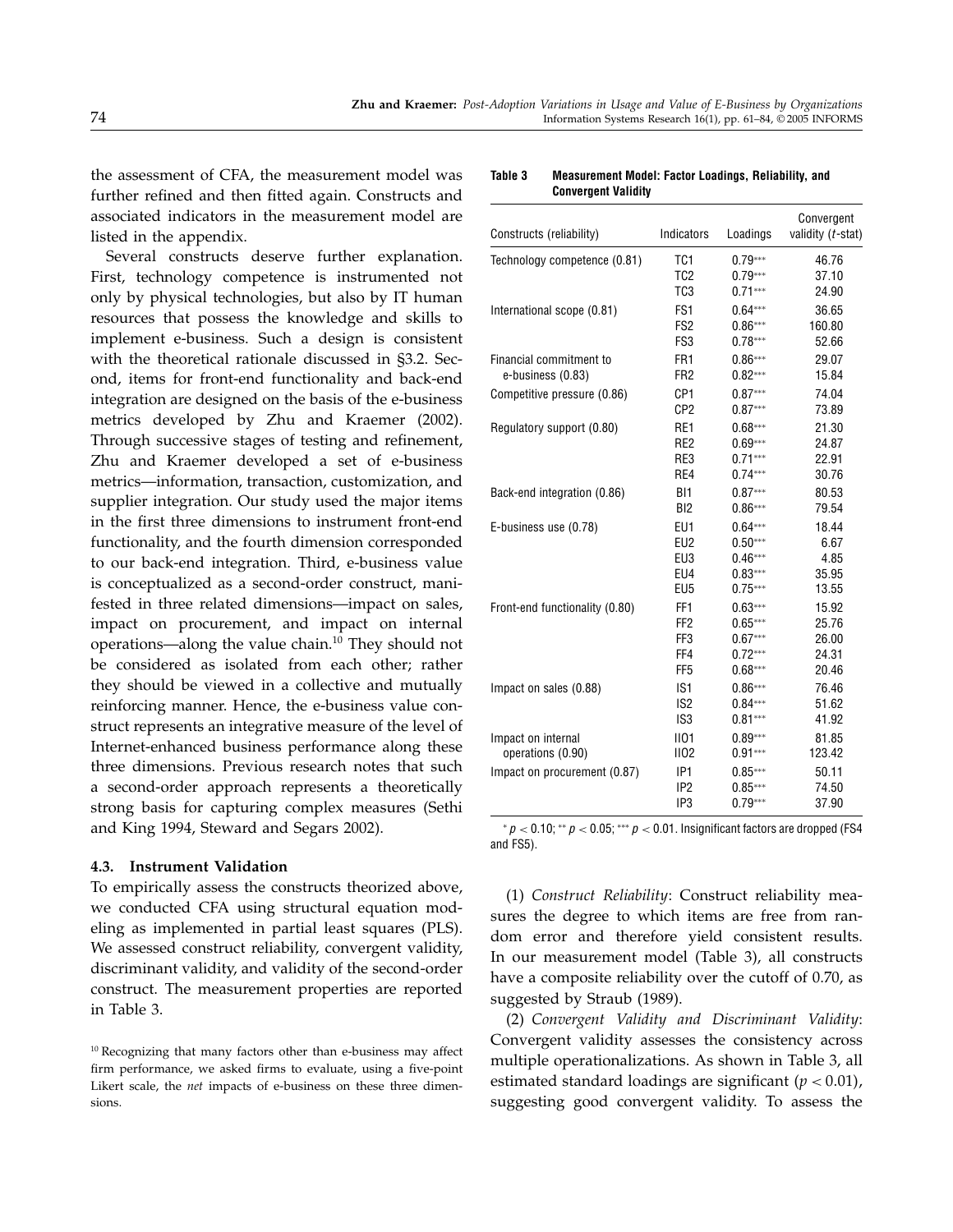| Table 4 | <b>Measurement Model: Second-Order Construct</b> |  |  |
|---------|--------------------------------------------------|--|--|
|         |                                                  |  |  |

| Second-order<br>construct | First-order<br>constructs                          | Loadings                 | t-stat         | Composite<br>reliability |
|---------------------------|----------------------------------------------------|--------------------------|----------------|--------------------------|
| E-business value          | Impact on sales<br>Impact on internal<br>operation | $0.865***$<br>$0.805***$ | 77.68<br>44.08 | 0.88                     |
|                           | Impact on procurement                              | $0.844***$               | 55.52          |                          |
|                           |                                                    |                          |                |                          |

 ${}^*p$  < 0.10;  ${}^{**}p$  < 0.05;  ${}^{***}p$  < 0.01.

discriminant validity—the extent to which different constructs diverge from one another—we used Fornell and Larcker's (1981) criteria: average variance extracted for each construct should be greater than the squared correlation between constructs. Such results suggest that the items share more common variance with their respective constructs than with other constructs. All our constructs meet this criterion.

(3) Validity of the Second-Order Construct: Table 4 shows the estimation of the second-order construct, e-business value. The paths from the second-order construct to the three first-order factors are significant and of high magnitude, greater than the suggested cutoff of 0.7 (Chin 1998). Marsh and Hocevar (1985) suggest that the efficacy of the second-order model be assessed by the target coefficient ( $T$  ratio) with an upper bound of 1. Our model has a very high T ratio of 0.99, implying that the relationship among firstorder constructs is sufficiently captured by the second-order construct (Steward and Segars 2002). Therefore, on both theoretical and empirical grounds, the conceptualization of e-business value as a higherorder, multidimensional construct seems justified. In summary, our measurement model satisfies various reliability and validity criteria. Thus, constructs developed by this measurement model could be used to test the conceptual model and the associated hypotheses proposed earlier. Empirical tests are discussed in the following section.

# 5. Empirical Analysis

We tested the conceptual model in Figure 2 by structural equation modeling using both the full sample and the sample split between developed and developing countries. Although theory and prior research led us to expect differences, we did not know a priori that there would be differences between the full and split samples; therefore, we needed to do the analysis

for both. It also enabled us to relate our findings to the broader IT literature.

#### 5.1. Analysis of the Full Sample

We tested the conceptual model by using the method of PLS.<sup>11</sup> We chose PLS because our research is still at an early stage and the proposed model has not been tested in the literature. Also, PLS is appropriate for handling both reflective and formative constructs and constructs with mixed scales (Chin 1998). The results (standardized paths) are shown in parentheses in Figure 2. To assess model fit, we report  $R^2$  in Figures 2 and 4, which indicate how well the antecedents explain an endogeneous construct. Our model was also evaluated in terms of statistical power, which refers to the ability to reject a poor model specification. Power analysis should be included in model evaluation and hypotheses testing, as advocated by researchers in social science (Kaplan 1995) and IS (Baroudi and Orlikowski 1989). Following the procedure suggested by MacCallum et al. (1996), we found that our model has a statistical power greater than 0.9, far above the conventional threshold of 0.8, as suggested by Baroudi and Orlikowski (1989).

The strong statistical power enhanced our confidence in the result of hypotheses testing, which is based on the examination of the standardized paths shown in Figure 2. For e-business use, five of the six TOE factors—technology competence, size, financial commitment, competitive pressure, and regulatory support—have significant paths leading to the dependent construct. Size has a negative path, while the other four factors have positive paths. The path associated with international scope is positive but statistically insignificant ( $p > 0.10$ ). Therefore, all hypotheses (except Hypothesis 3) dealing with e-business use are supported. In addition, the model shows a significantly positive linkage from usage to value (0.150∗∗∗), hence supporting Hypothesis 7.

E-business value is also shown to have significantly positive associations with front-end functionality and back-end integration. Hence, Hypothesis 8 is supported. To test Hypothesis 9, we compared the

<sup>&</sup>lt;sup>11</sup> For the purpose of cross-checking our results, we also fitted the structural model using AMOS and obtained consistent path estimates in terms of both magnitude and significance, indicating the robustness of our model.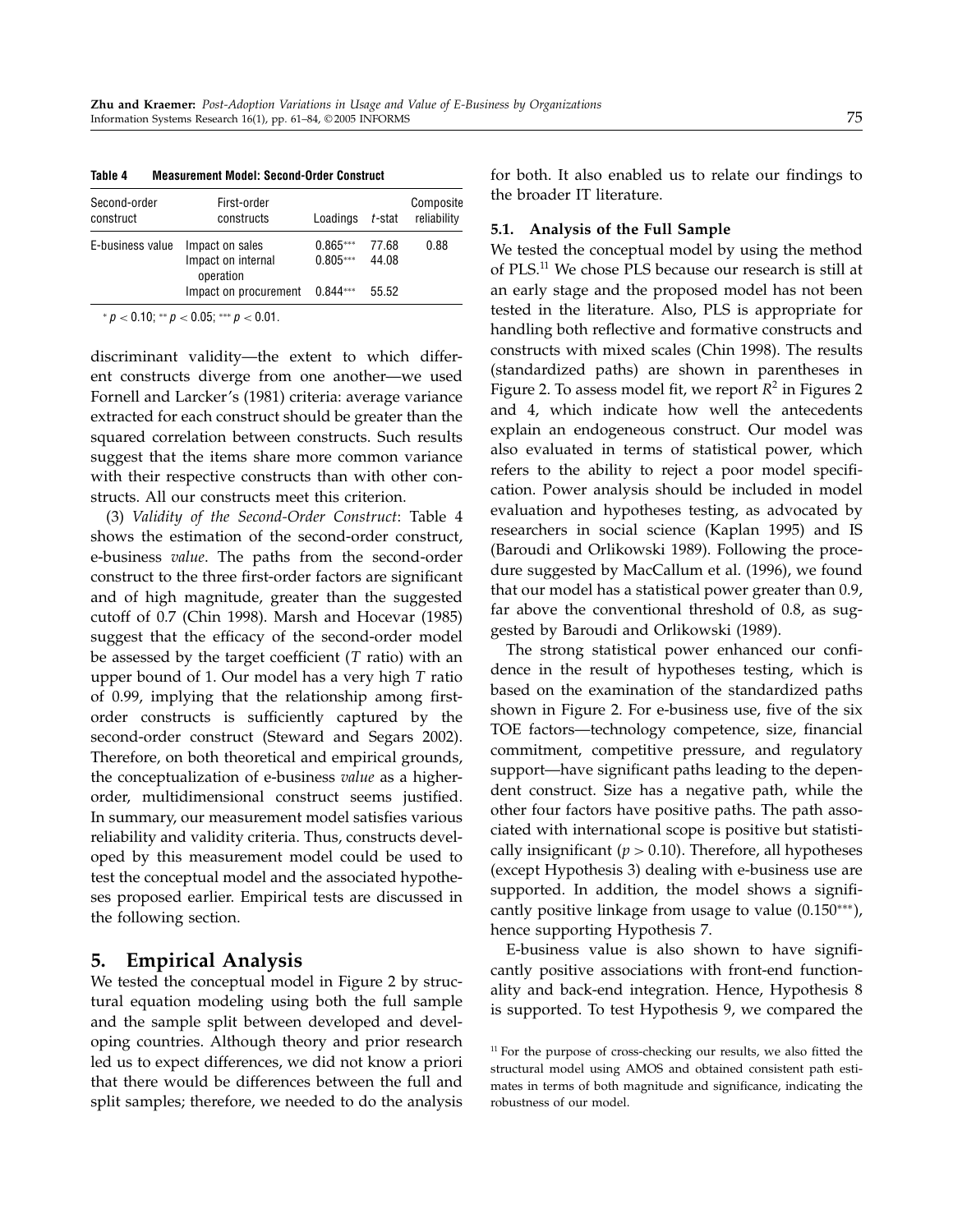standardized path (the magnitude and significance) from front-end functionality to e-business value with the standardized path from back-end integration to e-business value. Back-end integration is found to have a much higher magnitude than front-end functionality (0.239∗∗∗ versus 0.141∗∗∗). Thus, Hypothesis 9 is supported.

# 5.2. The International Effects: Developed vs. Developing Countries

As discussed earlier, the theoretical and empirical evidence motivated us to investigate how different economic environments shape e-business use and value. We evaluated two dimensions describing national environments: aggregated IT investment as a percentage of GDP, and GDP per worker. These two dimensions were used because wealth and accumulative investment in IT played an important role in cross-country differences of IT diffusion and value (Dewan and Kraemer 2000). As shown in Figure 3, the 10 countries in our sample can be categorized into two distinct groups according to these two dimensions. Brazil, China, Mexico, and Taiwan form a developing-country subsample  $(N = 260)$  with lower IT infrastructure and less per capita income, while Denmark, France, Germany, Japan, Singapore, and the United States form a developed-country subsample  $(N = 364)$ .

We then ran structural equation modeling on the developed- and developing-country subsamples, and developing-country subsamples,

#### Figure 3 Scatter Plot Between IT Investment as a Percentage of GDP Against Relative (to U.S.)GDP per Capita (Both Variables Measured in Constant 2001 U.S. Dollars)



Note. Data source: IDC (2001).

respectively. Figure 4 shows estimated paths for both subsamples, with the developing-country subsample reported in parentheses. In the developedcountry subsample, all six TOE factors are positive and statistically significant, as indicated by their standardized paths. Thus, all hypotheses (1–6) about ebusiness use are supported. In addition, the model indicates a strong linkage from e-business usage to e-business value (Hypothesis 7). Of the two types of e-business functionalities, back-end integration has a stronger association ( $p < 0.01$ ) with e-business value than front-end functionality (Hypothesis 9). In the developing-country subsample, only four of the six TOE factors are found to be significant (technology competence, size, financial commitment, and regulatory support), while international scope and competitive pressure are insignificant ( $p > 0.10$ ). Again, the model shows a significantly positive linkage between e-business usage and e-business value. Back-end integration remains very strong ( $p < 0.01$ ), with higher magnitude and greater significance than front-end functionality. Hence, Hypothesis 9 is again supported. These results support our theoretical argument in S3.2, where we asserted that, as more firms adopt e-business, front-end functionalities would become more and more common and e-businesses could hardly be differentiated by them. Firms in developed countries have been using e-business longer; thus back-end integration is more important.

Finally, the differences between developed and developing countries are further examined through group analysis with  $t$ -test, that is, by statistically comparing each path coefficient in the developedcountry subsample with the corresponding path coefficient in the developing-country subsample (Chin 1998). It turns out that competitive pressure and regulatory support show statistical differences between the two subsamples ( $p < 0.01$ ). This result provides support for the cross-national effects as proposed in Hypothesis 10. It also supports our theoretical argument in §3.2 that there would be differences in the factors shaping e-business usage because of wealth, industry structure, and other differences in the national environments in which the firms operate. This shows that the economic environment shapes IT use.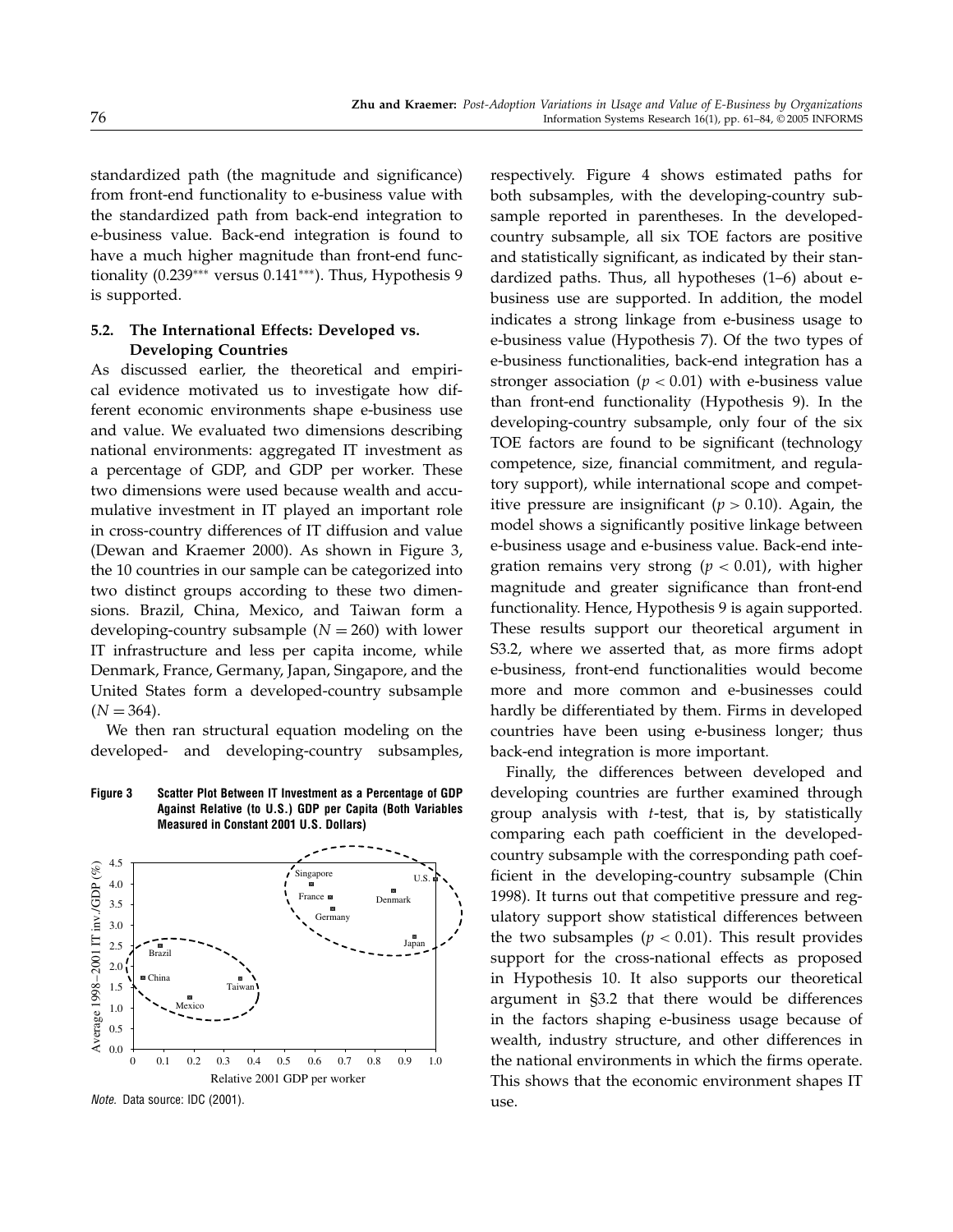

Figure 4 E-Business (EB)Use and Value—Results of Developed vs. Developing Countries

 $* p < 0.10; ** p < 0.05; *** p < 0.01$ . Full sample results are listed in parentheses. To avoid a crowded graph, indicators for each construct are not shown in the graph.

# 6. Discussion

With the purpose of studying e-business use and value, we have developed and empirically assessed our theoretical model across different economic environments. All hypotheses have been tested in the full sample and the two subsamples. The empirical analysis demonstrated several major findings. Interpretations based on these findings and implications for managers and researchers are discussed below.

#### 6.1. Major Findings and Interpretations

FINDING 1. Within the TOE framework, technology competence, financial commitment, competitive pressure, and regulatory support are found to have significant influence on the extent of e-business use. Among these, technology competence appears to be the strongest factor.

As indicated by their significant and positive paths in Figure 2, firms with higher levels of technology competence tend to achieve greater extent of ebusiness use, as do firms facing competitive pressure and regulatory support. Among all the TOE factors, technology competence is the most significant factor, as indicated by its path loadings and significance levels ( $p < 0.01$ ), followed by regulatory support. Within the organizational context, our study reveals a negative effect of firm size on e-business use. While it has been commonly believed that large firms have more slack resources for committing required investments (Rogers 1983), our results show that large firms are also burdened by structural inertia, possibly due to fragmented legacy systems and entrenched organizational structures. Our model has controlled for technological and financial resources, and thus the net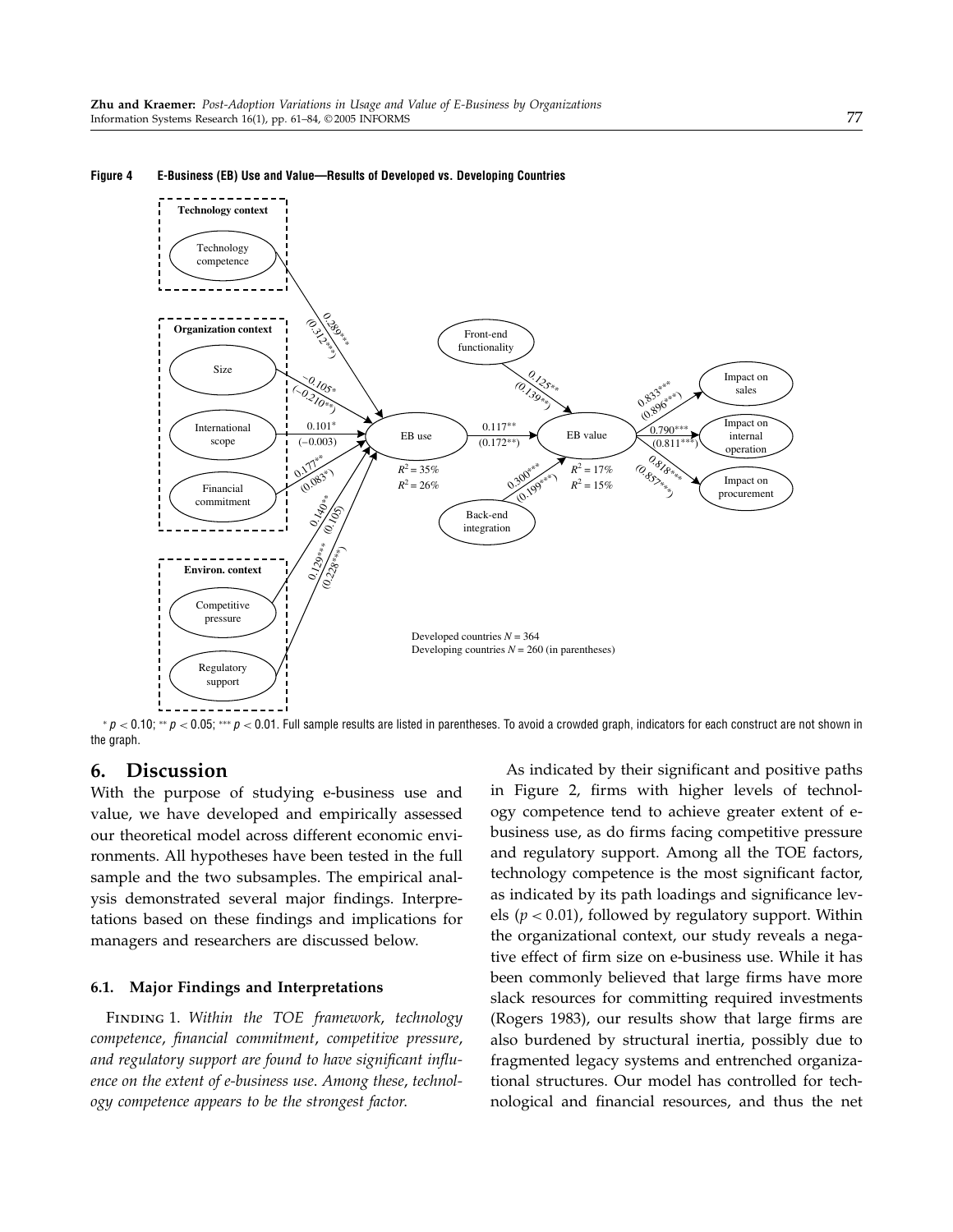effect of firm size in our model might be dominated by structure inertia. These results suggest that the proposed research model in Figure 2 is a useful theoretical framework for explaining factors that affect the use of e-business by companies.

FINDING 2. The linkage from e-business use to e-business value is found to be significant, suggesting that use would be a "missing link" if not included.

As theorized earlier, firms with higher e-business use tend to achieve greater value from e-business. Our results from both the full sample and the split sample consistently show a significant and positive linkage from e-business use to e-business value. This means that higher degrees of e-business use are associated with improved business performance. This also confirms the earlier postulation that actual use may be the "missing link" to IT payoff (Devaraj and Kohli 2003). This significant linkage also supports our research design, in which use and value are evaluated together in one model.

# FINDING 3. Both front-end functionality and back-end integration contribute to value creation of e-business.

Using a large dataset, our analysis has identified two ways in which e-business creates value—frontend functionality and back-end integration. This finding is supported by the significant and positive linkages from front-end functionality and back-end integration to e-business value, as shown in the path loadings of Figures 2 and 4. As discussed in §3, frontend functionalities help firms provide timely information to customers, facilitate personalization and account management, expand existing channels, and improve transactional efficiencies; back-end integration enables technology integration within the organization and facilitates information sharing with suppliers and business partners (Zhu and Kraemer 2002). As a result, these two types of e-business capabilities help firms improve performance by affecting intermediate achievements such as customer intimacy in the front end and operational excellence in the back end; both are critical for firms to achieve performance improvement (Treacy and Wiersema 1993).

FINDING 4. Back-end integration is found to have a much stronger impact on firm performance than frontend functionality, highlighting its importance to e-business

value, which seems consistent with the resource-based theory.

While e-business value can be created from the front end and the back end, our study has further evaluated their relative importance, theoretically motivated by the RBV. As we hypothesized in §3, back-end integration would have a greater contribution to firm performance than front-end functionality, because back-end integration is firm specific, difficult to imitate, and less mobile across firms. More importantly, back-end integration helps e-businesses develop the capability to link fragmented resources together, hence increasing integration and complementarities among disparate systems (Zhu 2004b), which is strengthened by the Internet-enabled connectivity and open-standard network integration. In the full sample (see Figure 2), both paths associated with back-end integration and front-end functionality are significantly positive, but the one with backend integration is much stronger. A similar pattern is found for the two subsamples (see Figure 4), but the difference is more pronounced in the developedcountry subsample. The underlying rationale would be the following: Firms in developed countries have been using e-business longer (Zhu et al. 2003), thus front-end functionalities have become more and more common (Porter 2001); e-businesses are more differentiated by back-end integration because it is often tailored to a firm's strategic context and is woven into the organization's fabric, which is not transparent to competitors. The resource-based theory suggests this as an important source of e-business value.

FINDING 5. The importance of two factors—competitive pressure and regulatory support—differs across developed versus developing countries. This finding confirms that economic environments shape e-business use.

This result might be explained as follows. First, competitive pressure is statistically significant for developed countries but not for developing countries. Such a difference could be explained by the distinct market environments of developed and developing countries. Prior research has shown that information asymmetry exists in less-developed markets, and market imperfections and inefficiencies may weaken the pressure from competitors (Dewan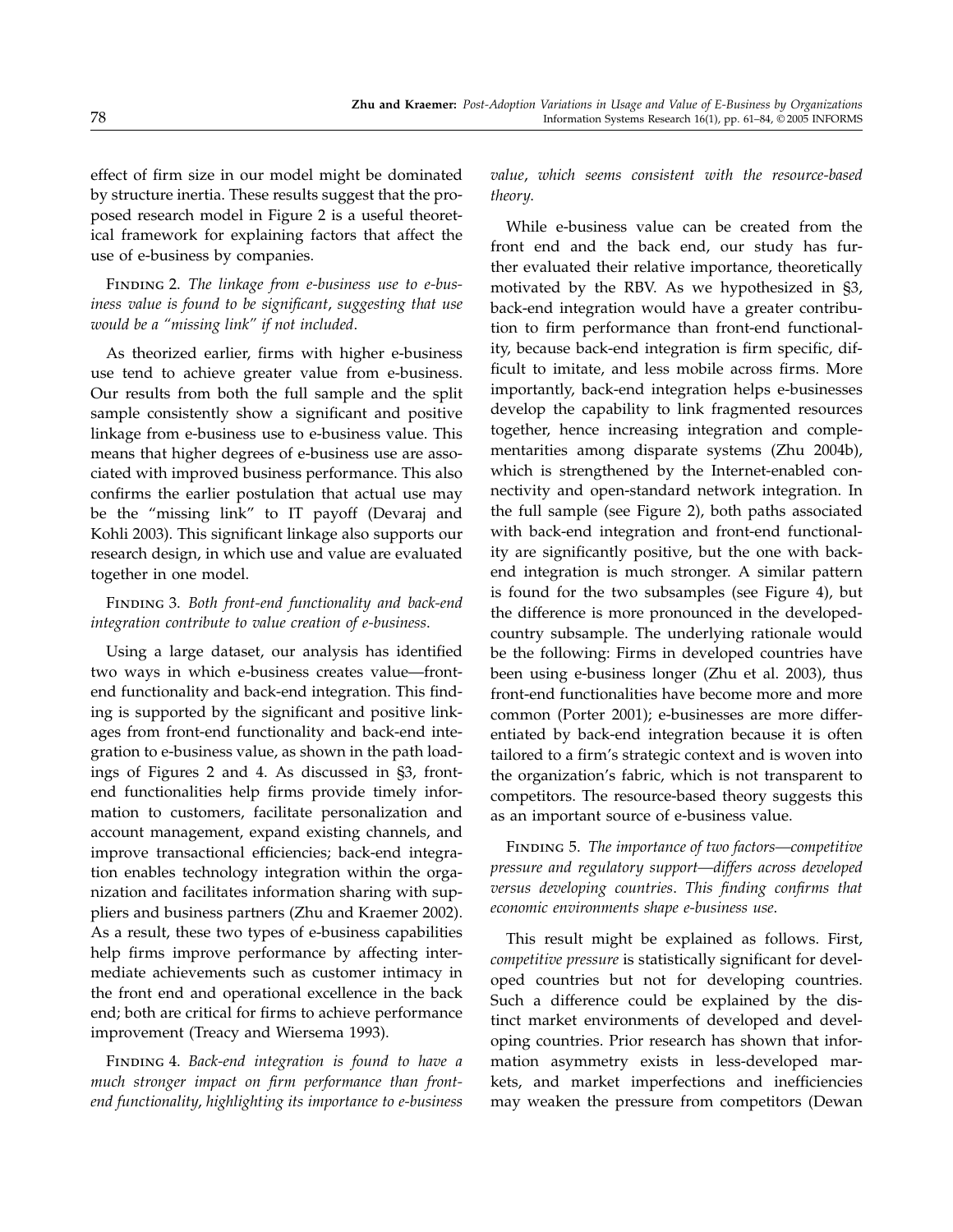and Kraemer 2000). In developed countries, however, markets have evolved into mature stages over time, characterized by more transparent information flow and more stable legal frameworks and government policies. Therefore, firms in developed countries can obtain more information about competitors' e-business development (Zhu 2004a), which may force them to adopt e-business to avoid competitive decline. Second, although the path loadings of regulatory support appear to be significant in both subsamples, more sophisticated analysis (group analysis) reveals that it is relatively more important in developing countries. This finding is related to the above discussion, that markets in most developing countries are characterized by information asymmetry and immature institutional structure (Zhu et al. 2004). As a result, government regulation (e.g., legal protection of online transactions), or the lack thereof, tends to be a greater force in developing countries. In light of these varying behaviors across the two subsamples, we have learned the significant role that economic environments play in shaping the extent of ebusiness use. This finding further confirms the usefulness of the proposed conceptual model for studying e-business, as economic environment is an important factor within the TOE framework.

# 6.2. Limitations and Future Research

We believe that the key limitations of this study are as follows. First, the impact measures were subjective in the sense that they were based on Likert-scale responses provided by managers. While we have been careful in assessing potential biases inherently associated with such data, it would have been desirable to have more objective measures of impact. Also, our measure of IT human resources is weak in the sense that it includes only the number of IT employees rather than employee knowledge and skills per se. Although there probably is a relationship between the number of employees and both the variety and skill levels of technical specialists, the current measure is only a proxy for IT competence. Further, our sample may represent advanced Internet firm users in each country rather than a representative sample of the overall population. Further, because our dataset is cross sectional in nature, we cannot analyze longitudinal processes, such as the evolution of e-business

usage and value in a dynamic context. We cannot speak empirically to the issue of whether value is sustained because this requires a longitudinal study. Hence, our empirical results show only that relationships exist among the stages and factors. A more complete test of the process model would require more comprehensive, longitudinal data or indepth case studies over time.

These limitations suggest avenues for further research. We plan to refine our measures of key variables (e.g., e-business value measures supplemented by objective performance data) in future studies. To investigate the dynamic nature of e-business usage and value, we plan to enhance the database over time to pave the way for a longitudinal study. Finally, we also plan to expand our study into other industries (manufacturing and services). While this study provides a base on which future research can build, there is clearly much more work to be done.

We hope this study offers implications for other researchers as well. First, we have demonstrated the solid theoretical basis of the TOE framework in conjunction with a resource-based view. We have shown the usefulness of this framework for identifying factors that affect e-business usage and value. In particular, usage is shown as an important link to e-business value, which seems to be understudied in the IS literature. This framework could be used by other researchers for studying technology use. Second, we have developed several constructs, including e-business use, e-business value, front-end functionality, and back-end integration. These instruments have passed various reliability and validity tests, and they could be used in future studies. Third, grounded in theory and empirical data, we have categorized e-business functionalities and analyzed their relative significance for e-business value. The result could serve as a theoretical base for studying further sources of value creation from technology innovations.

# 6.3. Managerial Implications

These results have several important implications for management. First, they offer a useful framework for managers to assess the technological conditions under which e-business is launched to better pursue business value. It is important to build up technology competence and keep in mind that technology competence includes tangible technologies, intangible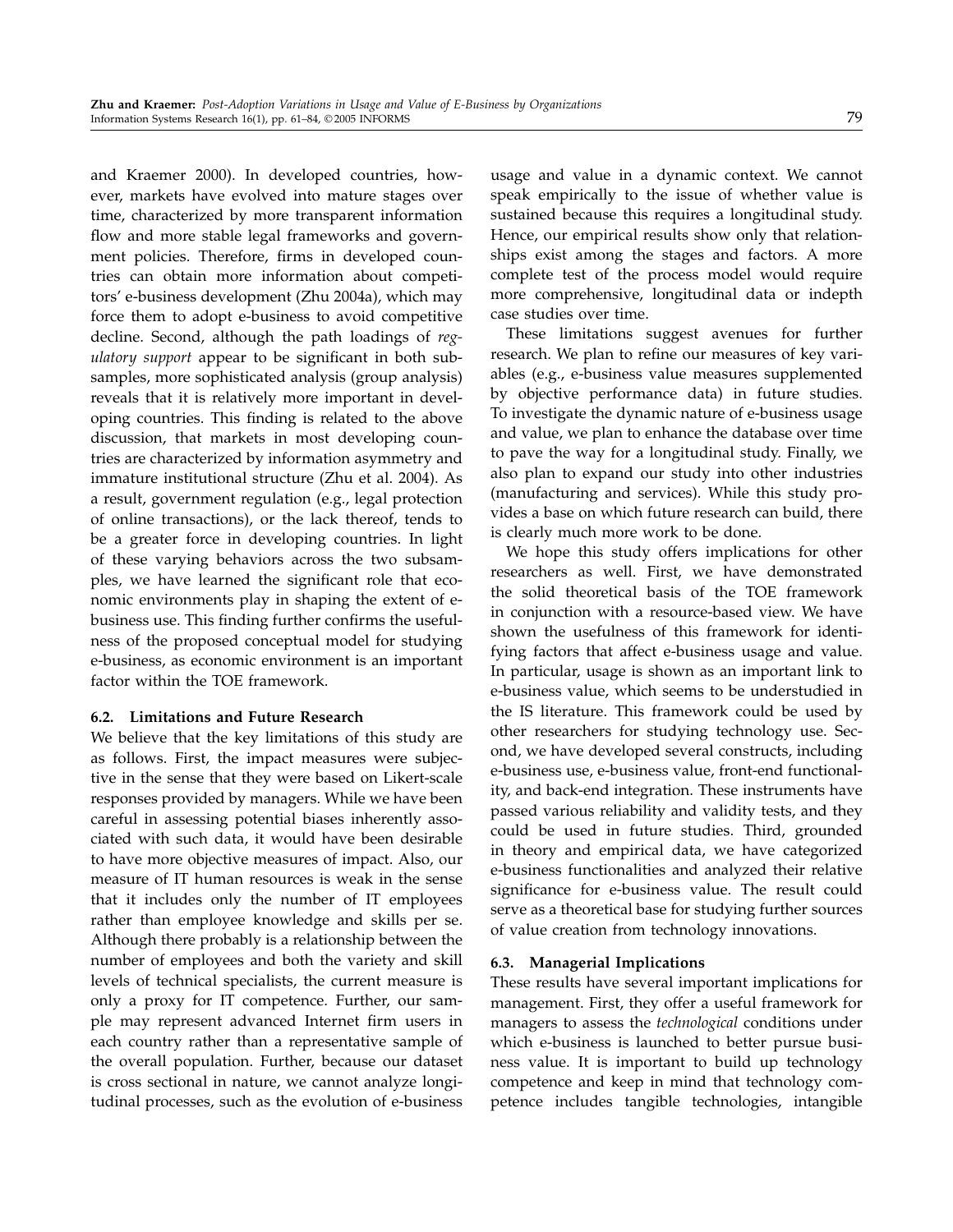managerial skills, and human resources. Further, IT managers have struggled for ways to create value from Internet technologies. Our study sheds light on ways to realize value from e-business—greater breadth and depth of use, customer-facing Web functionalities on the front end, and tight integration on the back end.

In particular, our empirical results highlight the importance of back-end integration among various backoffice databases and enterprise systems, and information sharing with business partners. Our analysis has identified this as a major source of e-business value. It will become even more important as e-business develops into deeper stages, as suggested by the result that the significance of back-end integration is more pronounced in developed countries that seem to be at deeper stages of e-business development. These findings could serve as useful guidelines for firms to develop their e-business capabilities. This is especially important in the retail industry, where firms have been building various legacy systems and using multiple IT platforms over the years.

Furthermore, managers need to assess the appropriateness of e-business to certain organizational characteristics (e.g., size, scope), as suggested by our empirical findings. This implies that potential value of e-business investment could be affected by structural differences. Effective e-business programs rely on necessary organizational reconfiguration and business processes reengineering. As Internet technologies diffuse and become necessities, these organizational capabilities and structural differences will be even more critical. In particular, managers in retail firms with a wider scope should pursue e-business usage more proactively, given the greater potential to achieve benefits from e-business. This implication should be of special interest for retailers seeking global expansion into different regions and market segments. Such expansion means that retailers would face greater coordination tasks and could leverage e-business initiatives to facilitate coordination and achieve resource integration.

Finally, our study also offers implications for policy makers. Regulatory support has emerged as an important factor for e-business use and value. This is even more important for developing countries. During our study, companies frequently cited significant obstacles

to doing e-business, including inadequate legal protection for online transactions, unclear business laws, and security and privacy concerns. While this was important for all countries, it was a much more significant factor for developing countries. It also pointed to the need for establishing a broad legal and institutional framework that supports e-business. Governments, therefore, could accelerate the diffusion of e-business by establishing supportive business laws to make the Internet a trustworthy business platform (e.g., dealing with transaction fraud, promoting credit card use). This is particularly important at early stages of e-business development in an economy. Technological innovations are considered the primary driver of improvements in industrial productivity (Greenspan 2002). Yet if promising innovations cannot be widely deployed, then the benefits resulting from their invention will be curtailed (Fichman and Kemerer 1997).

# 7. Conclusions

Grounded in the innovation diffusion literature and the resource-based theory, this study has theoretically developed and empirically evaluated an integrative research model incorporating technological, organizational, and environmental factors, for assessing e-business use and value at the firm level. While these issues were typically studied separately in the literature, our results suggest that usage and value are closely linked, indicating that this unified perspective helps us gain a more holistic picture of the postadoption diffusion and consequence of e-business. To realize e-business value, firms need to facilitate the usage of e-business in various value chain activities. Our model moves beyond dichotomous "adoption versus nonadoption" and accounts for the "missing link" actual usage—as a critical stage of value creation. This is a significant contribution to the academic literature.

For e-business use, our study has examined six factors, within the TOE framework, as drivers of e-business use. Some of these factors play different roles across different economic environments. This finding shows that, while e-business is a global phenomenon, its use is moderated by local environments.

For e-business value, our study has demonstrated that the extent of e-business use and e-business capabilities, both front-end functionalities and back-end integration, contribute to value creation of e-business, but back-end integration has a much stronger impact.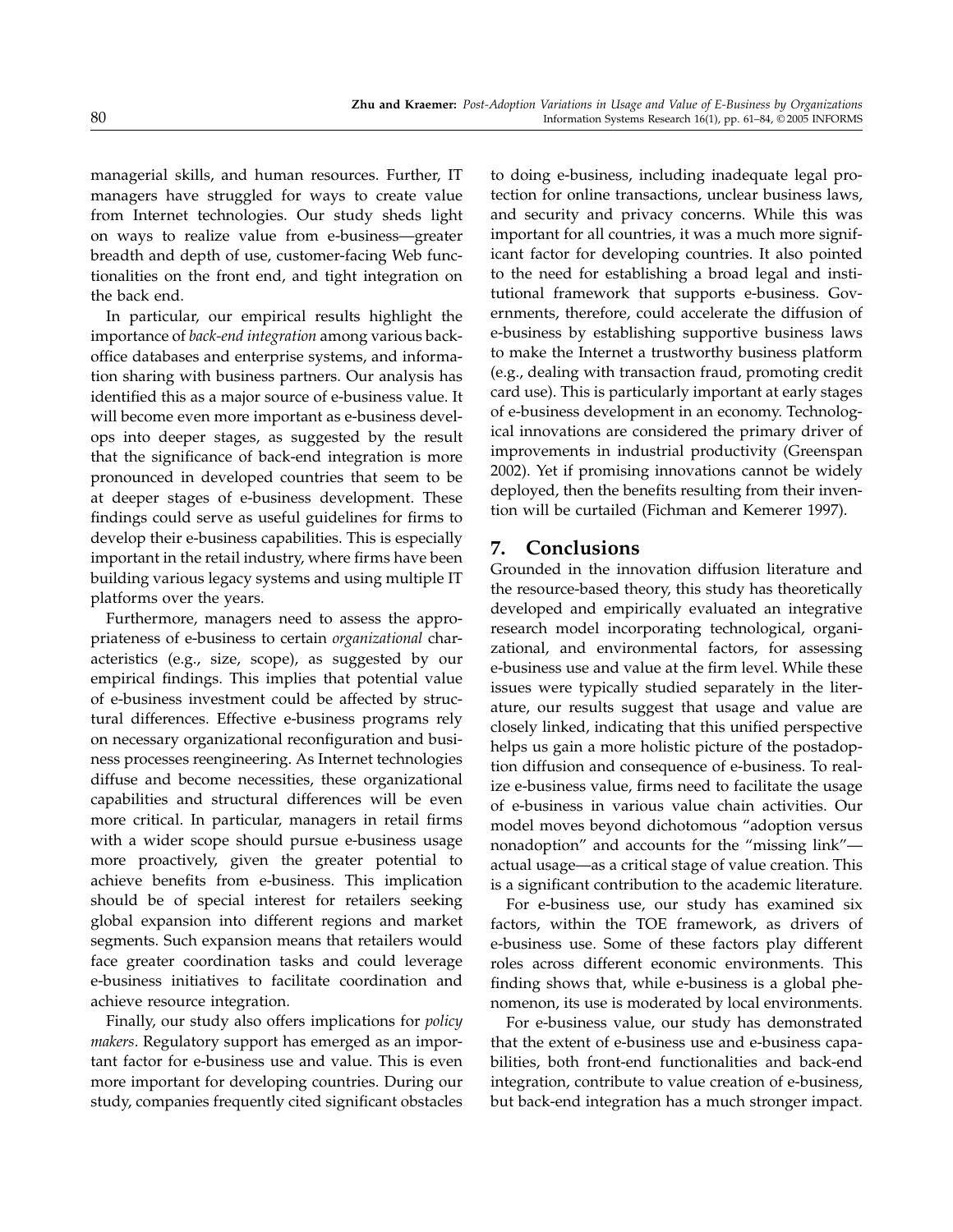This is consistent with the resource-based theory, in the sense that back-end integration possesses the value-creating characteristics of resources (e.g., firm specific, difficult to imitate). There are also crosscountry differences: Back-end integration is more important in developed countries than in developing countries, yet front-end functionality is the opposite. Because firms in developed countries are typically at a more advanced stage of the digital transformation, this result shows that back-end integration becomes more important at deeper stages of e-business development. Linking this to the ongoing debate over sources of IT value, our result provides empirical evidence that points to these capabilities (especially back-end integration), enhanced by the open-standard connectivity of the Internet, as one such source. This seems to be a promising area for future research.

Our study also adds an international perspective to IT diffusion and e-business value literature. Unlike most of the studies in the literature, our study was not limited to a single country. The broad dataset from 10 countries allowed us to examine how economic environments influence innovation diffusion. Our results indicate that careful attention must be paid to the economic and regulatory factors that may affect technology diffusion across different countries. Because our sample included developed, developing, and newly industrialized countries, this helps to strengthen the generalizability of our results.

In summary, this study has developed an integrative theoretical framework for assessing e-business use and value, beyond initial adoption. This study is the first to demonstrate the theoretical value of integrating TOE and RBV. The findings contribute to the unsettled debate on IT value—in this case, in the e-business environment. This framework could be applied by researchers to study other complex information systems in different settings. We see this research as a first step toward understanding the complex relationships among technology, environments, and organizational performance. We hope that these initial results will motivate others to engage in future research to refine the theory and measurement.

#### Acknowledgments

This research is a part of the Globalization and E-Commerce (GEC) Project of the Center for Research on Information Technology and Organizations at the University of California, Irvine. This material is based on work supported by the US National Science Foundation (NSF) under Grant 0085852. Any opinions, findings, and conclusions or recommendations expressed in this material are those of the authors and do not necessarily reflect the views of the NSF. This paper has benefited from the comments of Sanjeev Dewan, Jason Dedrick, Ming Fan, Paul Gray, John Mooney, Paul Tallon, and seminar participants at the NSF GEC Workshop, University of Southern California, Stanford University, and the University of Maryland. Deborah Dunkle and Sean Xu provided excellent research assistance. Comments from Sandra Slaughter (Associate Editor, whose name remained anonymous until the paper's acceptance), Tridas Mukhopadhyay (Senior Editor), Chris Kemerer (Editor-in-Chief at the time), and three anonymous reviewers led to significant improvements in the manuscript. An earlier version of the paper was presented at the International Conference on Information Systems and received the Best Theme Paper Award.

| Constructs             |                 | Indicators                                                                                                                                                                                        |
|------------------------|-----------------|---------------------------------------------------------------------------------------------------------------------------------------------------------------------------------------------------|
| Technological context  |                 |                                                                                                                                                                                                   |
| Technology competence  | TC1             | Number of PCs per employee $(\#)$                                                                                                                                                                 |
|                        | TC2             | IT professionals, as percent of total employees $(\#)$                                                                                                                                            |
|                        | TC <sub>3</sub> | Number of items the establishment has in the following list $(\#)$ : Use of e-mail, website accessible by public,<br>use of intranet, use of extranet, use of EDI, use of EFT, use of call center |
| Organizational context |                 |                                                                                                                                                                                                   |
| Size                   | SZ <sub>1</sub> | Number of employees at establishment                                                                                                                                                              |
| International scope    | FS <sub>1</sub> | Multiestablishments (Y/N)                                                                                                                                                                         |
|                        | FS <sub>2</sub> | Establishments outside of country (Y/N)                                                                                                                                                           |
|                        | FS3             | Headquarters located outside of country (Y/N)                                                                                                                                                     |
|                        | FS4             | Percent of sales from outside country $(\#)$                                                                                                                                                      |
|                        | FS <sub>5</sub> | Percent of procurement spending from outside country $(\#)$                                                                                                                                       |
| Financial commitment   | FR <sub>1</sub> | IS operating budget, as percent of total revenue $(\#)$                                                                                                                                           |
|                        | FR <sub>2</sub> | Web-based spending, as percent of total revenue $(\#)$                                                                                                                                            |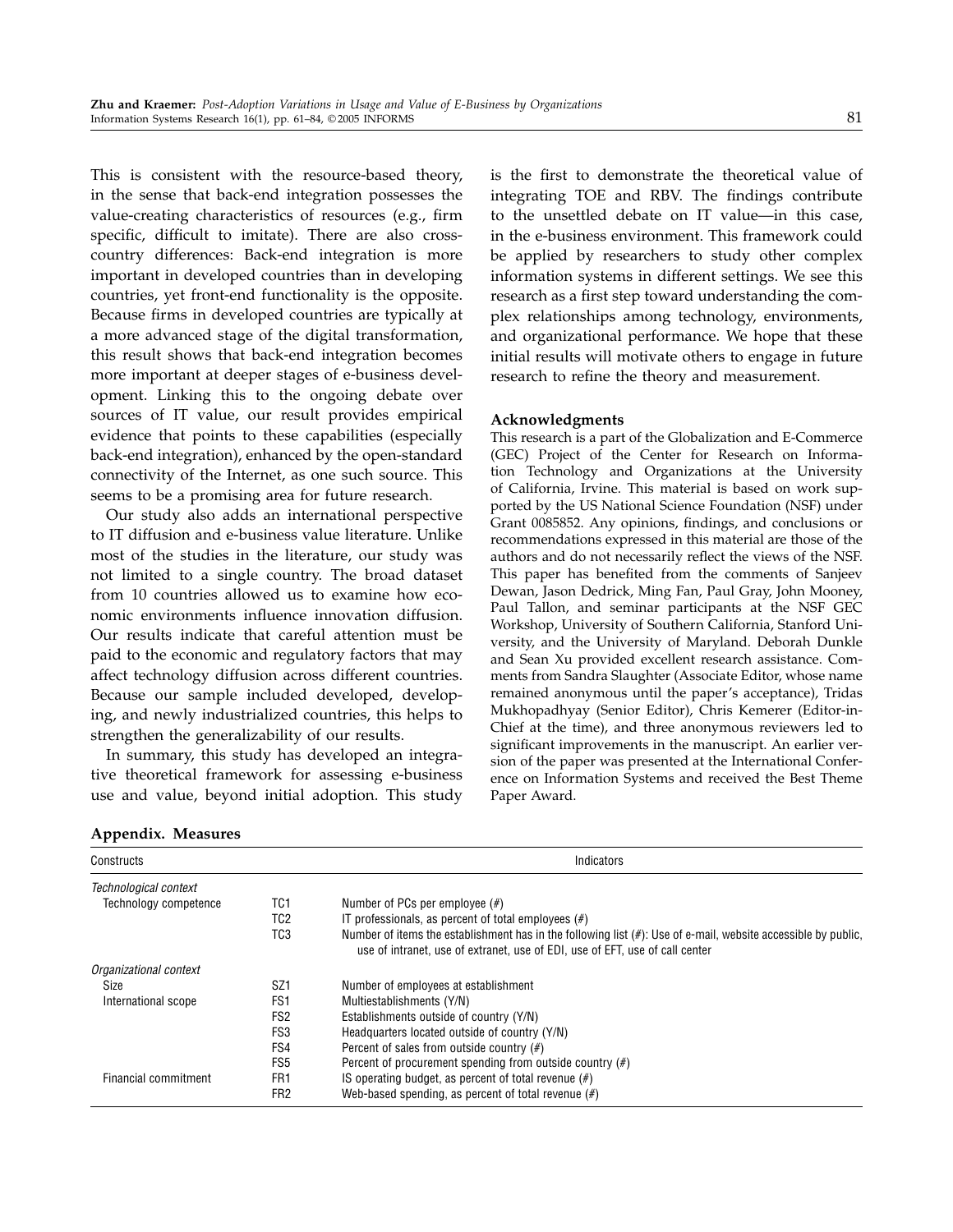| (cont'd |
|---------|
|---------|

| Constructs                    |                  | Indicators                                                                                                                                                                                                                                                            |
|-------------------------------|------------------|-----------------------------------------------------------------------------------------------------------------------------------------------------------------------------------------------------------------------------------------------------------------------|
| Environmental context         |                  |                                                                                                                                                                                                                                                                       |
| Competitive pressure          | CP <sub>1</sub>  | Degree affected by competitors in the local market $(1~5)$                                                                                                                                                                                                            |
|                               | CP <sub>2</sub>  | Degree affected by competitors in the national market $(1~5)$                                                                                                                                                                                                         |
| Regulatory support            | RE1              | Government provided incentive $(1\sim5)$                                                                                                                                                                                                                              |
|                               | RE <sub>2</sub>  | Required by government purchase $(1~5)$                                                                                                                                                                                                                               |
|                               | RE3              | Business laws support electronic business $(1~5)$                                                                                                                                                                                                                     |
|                               | RE4              | Legal protection for consumer purchase on the Internet $(1~5)$                                                                                                                                                                                                        |
| E-Business functionalities    |                  |                                                                                                                                                                                                                                                                       |
| Front-end functionality       | FF <sub>1</sub>  | Website supports product catalog (Y/N)                                                                                                                                                                                                                                |
|                               | FF <sub>2</sub>  | Website supports product reviews (Y/N)                                                                                                                                                                                                                                |
|                               | FF3              | Website supports consumer customization (Y/N)                                                                                                                                                                                                                         |
|                               | FF4              | Website supports account management (Y/N)                                                                                                                                                                                                                             |
|                               | FF <sub>5</sub>  | Website supports registry of online community (Y/N)                                                                                                                                                                                                                   |
| Back-end integration          | B <sub>11</sub>  | Web applications electronically integrated with back-office systems and<br>databases $(1\sim5)$                                                                                                                                                                       |
|                               | B <sub>12</sub>  | Company databases electronically integrated with suppliers and partners $(1~5)$                                                                                                                                                                                       |
| E-Business usage              |                  |                                                                                                                                                                                                                                                                       |
| Extent of e-business use      | EU1              | Number of items in the following list $(\#)$ : Providing information online, making sales<br>online, providing service online, joining electronic intermediaries for online sales,<br>making purchases online, joining electronic intermediaries for online purchase. |
|                               | EU <sub>2</sub>  | Percent of consumer sales conducted online (#)                                                                                                                                                                                                                        |
|                               | EU <sub>3</sub>  | Percent of business-to-business sales conducted online (#)                                                                                                                                                                                                            |
|                               | EU4              | Percent of goods for resale ordered online $(\#)$                                                                                                                                                                                                                     |
|                               | EU <sub>5</sub>  | Percent of supplies and equipment for doing business ordered online $(\#)$                                                                                                                                                                                            |
| E-Business value              |                  |                                                                                                                                                                                                                                                                       |
| Impact on sales               | IS <sub>1</sub>  | Sales increased $(1\sim5)$                                                                                                                                                                                                                                            |
|                               | IS <sub>2</sub>  | Sales area widened $(1\sim5)$                                                                                                                                                                                                                                         |
|                               | IS <sub>3</sub>  | Customer service improved $(1\sim5)$                                                                                                                                                                                                                                  |
| Impact on internal operations | II <sub>01</sub> | Internal processes more efficient $(1\sim5)$                                                                                                                                                                                                                          |
|                               | <b>II02</b>      | Staff productivity increased $(1~5)$                                                                                                                                                                                                                                  |
| Impact on procurement         | IP <sub>1</sub>  | Procurement costs decreased $(1~5)$                                                                                                                                                                                                                                   |
|                               | IP <sub>2</sub>  | Inventory costs decreased $(1~5)$                                                                                                                                                                                                                                     |
|                               | IP <sub>3</sub>  | Coordination with suppliers improved $(1\sim5)$                                                                                                                                                                                                                       |

Note. #, continuous variable; Y/N, dummy variable; 1∼5, 5-point Likert scale.

#### References

- Amit, R., C. Zott. 2001. Value creation in e-business. Strategic Management J. 22(6–7) 493–520.
- Austin, J. E. 1990. Managing in Developing Countries. The Free Press, New York.
- Bakos, Y. 1998. The emerging role of electronic marketplaces on the Internet. Comm. ACM 41(8) 35–42.
- Barney, J. B. 1991. Firm resources and sustained competitive advantage. J. Management 17(1) 99–120.
- Baroudi, J. J., W. J. Orlikowski. 1989. The problem of statistical power in MIS research. MIS Quart. 13(1) 87–106.
- Barua, A., T. Mukhopadhyay. 2000. Information technology and business performance: Past, present and future. R. W. Zmud, ed. Framing the Domains of IT Management: Projecting the Future through the Past. Pinnaflex Education Resources, Inc., Cincinnati, OH.
- Barua, A., H. C. Kriebel, T. Mukhopadhyay. 1995. Information technology and business value: An analytic and empirical investigation. Inform. Systems Res. 6(1) 3–23.
- Barua, A., P. Konana, A. B. Whinston, F. Yin. 2001. Driving e-business excellence. Sloan Management Rev. 34(1) 36–44.
- Benbasat, I., R. Weber. 1996. Research commentary: Rethinking "diversity" in information systems research. Inform. Systems Res. 7(4) 389–398.
- Bharadwaj, A. 2000. A resource-based perspective on IT capability and firm performance: An empirical investigation. MIS Quart. 24(1) 169–196.
- Boes, D. C., F. A. Graybill, A. M. Mood. 1974. Introduction to the Theory of Statistics, 3rd ed. McGraw-Hill, New York.
- Brynjolfsson, E., B. Kahin. 2000. Understanding the Digital Economy. MIT Press, Cambridge, MA.
- Carr, N. G. 2003. IT doesn't matter. Harvard Bus. Rev. 81(5) 41–49.
- Caselli, F., W. J. Coleman II. 2001. Cross-country technology diffusion: The case of computers. The Amer. Econom. Rev. 91(2) 328–335.
- Chatterjee, D., R. Grewal, V. Sambamurthy. 2002. Shaping up for e-commerce: Institutional enablers of the organizational assimilation of Web technologies. MIS Quart. 26(2) 65–89.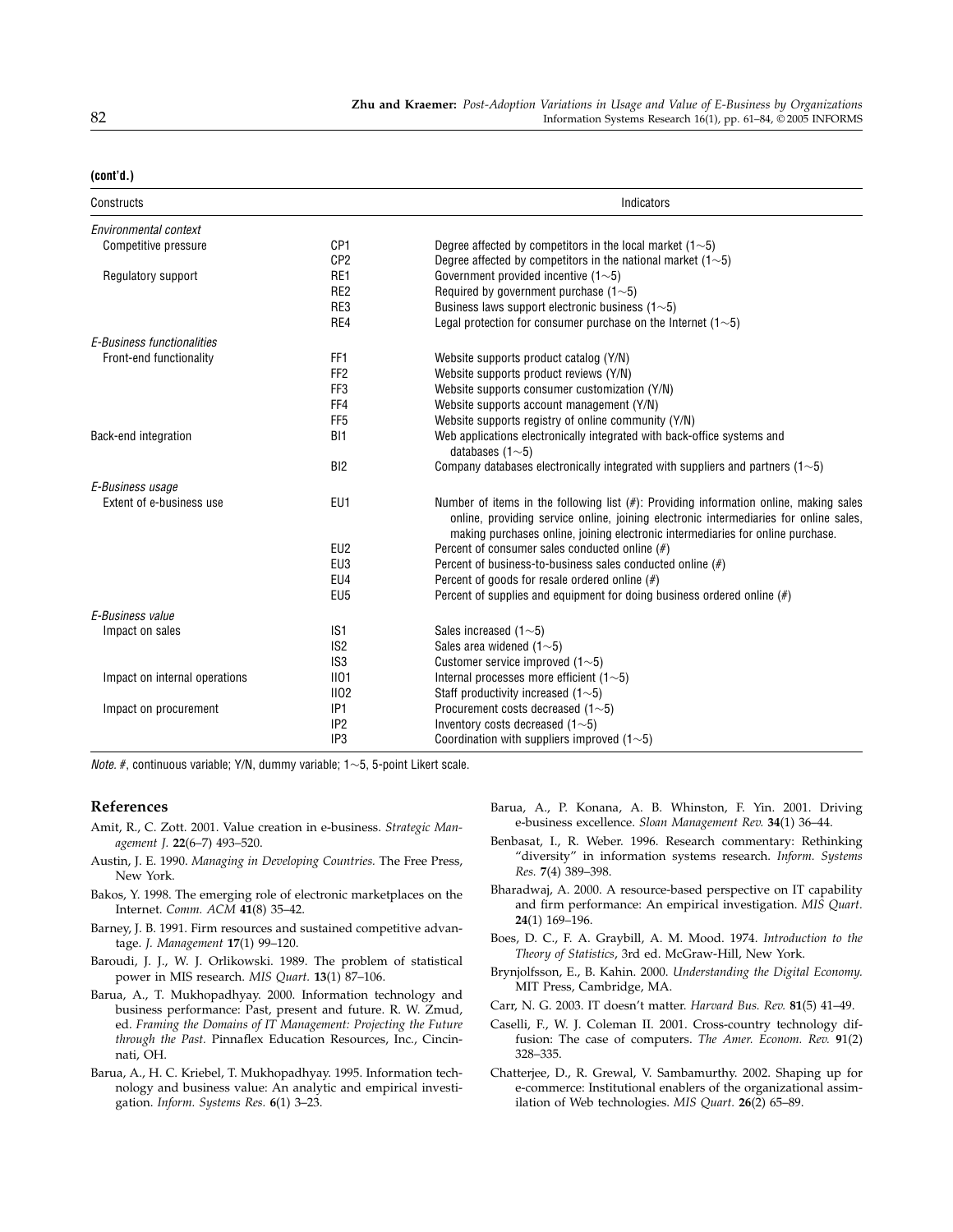- Chau, P. Y. K., K. Y. Tam. 1997. Factors affecting the adoption of open systems: An exploratory study. MIS Quart. 21(1) 1–21.
- Chin, W. W. 1998. Issues and opinion on structure equation modeling. MIS Quart. 22(1) vii–xvi.
- Clemons, E. K., M. C. Row. 1991. Sustaining IT advantage: The role of structural differences. MIS Quart. 15(3) 275–292.
- Cooper, R. B., R. W. Zmud. 1990. Information technology implementation research: A technological diffusion approach. Management Sci. 36(2) 123–139.
- Damanpour, F. 1992. Organizational size and innovation. Organ. Stud. 13(3) 375–402.
- Damanpour, F. 1996. Organizational complexity and innovation: Developing and testing multiple contingency models. Management Sci. 42(5) 693–716.
- Dasgupta, S., D. Agarwal, A. Ioannidis, S. Gopalakrishnan. 1999. Determinants of information technology adoption: An extension of existing models to firms in a developing country. J. Global Inform. Management 7(3) 41–49.
- Dedrick, J., V. Gurbaxani, K. L. Kraemer. 2003. Information technology and economic performance: A critical review of the empirical evidence. ACM Comput. Surveys 35(1) 1–28.
- DeLone, W. H., E. R. McLean. 1992. Information systems success: The quest for the dependant variable. *Inform. Systems Res.* 3(1) 60–95.
- Devaraj, S., R. Kohli. 2003. Performance impacts of information technology: Is actual usage the missing link? Management Sci. 49(3) 273–289.
- Dewan, S., K. L. Kraemer. 2000. Information technology and productivity: Evidence from country-level data. Management Sci. 46(4) 548–562.
- Dewan, S., S. Michael, C. Min. 1998. Firm characteristics and investments in information technology: Scale and scope effects. Inform. Systems Res. 9(3) 219–232.
- Dos Santos, B., K. Peffers. 1998. Competitor and vendor influence on the adoption of innovative applications in electronic commerce. Inform. Management 34(3) 175-184.
- Ernst, D. A. H. 2003. Digital information systems and global flagship networks. J. F. Christensen, ed. The Industrial Dynamics of the New Digital Economy. Edward Elgar, Cheltenham, UK.
- Fichman, R. G. 2000. The diffusion and assimilation of information technology innovations. R. Zmud, ed. Framing the Domains of IT Management: Projecting the Future through the Past. Pinnaflex Publishing, Cincinnati, OH.
- Fichman, R. G., C. Kemerer. 1997. The assimilation of software process innovation: An organizational learning perspective. Management Sci. 43(10) 1345–1363.
- Fornell, C., D. F. Larcker. 1981. Evaluating structural equation models with unobserved variables and measurement errors. J. Marketing Res. 18(1) 39–50.
- Greenspan, A. 2002. Federal Reserve Board's semiannual monetary policy report to the Congress. www.federalreserve.gov/ boarddocs/hh/2002/march/testimony.htm.
- Grover, V. 1993. An empirically derived model for the adoption of customer-based interorganizational systems. Decision Sci. 24(3) 603–640.
- Hart, P. J., C. S. Saunders. 1998. Emerging electronic partnerships: Antecedents and dimensions of EDI use from the supplier's perspective. J. Management Inform. Systems 14(4) 87–111.
- Hitt, L. 1999. Information technology and firm boundaries: Evidence from panel data. Inform. Systems Res. 10(2) 134–149.
- Iacovou, C. L., I. Benbasat, A. S. Dexter. 1995. Electronic data interchange and small organizations: Adoption and impact of technology. MIS Quart. 19(4) 465–485.
- International Data Corporation. 2002. Worldwide Black Book. International Data Corporation, Framingham, MA.
- Jarvenpaa, S., D. Leidner. 1998. An information company in Mexico: Extending the resource-based view of the firm to a developing country context. Inform. Systems Res. 9(4) 342–361.
- Johnson, B. 2002. Retail: The Wal-Mart effect. The McKinsey Quart. 1 40–43.
- Kaplan, D. 1995. Statistical power in structure equation modeling. R. H. Hoyle, ed. Structural Equation Modeling, Concepts, Issues, and Applications. Sage, Thousand Oaks, CA, 100–117.
- Kraemer, K. L., J. Dedrick. 1994. Payoffs from investment in information technology: Lessons from the Asia-Pacific region. World Development 22(12) 1921–1931.
- Kwon, T. H., R. W. Zmud. 1987. Unifying the fragmented models of information systems implementation. R. J. Boland, R. A. Hirschheim, eds. Critical Issues in Information Systems Research. John Wiley, New York, 227–251.
- Lee, H., V. Padmanabhan, S. Whang. 1997. Information distortion in a supply chain: The bullwhip effect. Management Sci. 43(4) 546–558.
- MacCallum, R. C., M. W. Browne, H. M. Sugawara. 1996. Power analysis and determination of sample size for covariance structure modeling. Psych. Methods 1(2) 130–149.
- Malone, T., R. Laubacher. 1998. The dawn of the e-lance economy. Harvard Bus. Rev. 76(5) 145–152.
- Marsh, H., D. Hocevar. 1985. A new, more powerful approach to multitrait-multimethod analyses: Application of second-order confirmatory factor analysis. J. Appl. Psych. 73(1) 107–117.
- Martinsons, M. G., V. Martinsons. 2002. Rethinking the value of IT, again. Comm. ACM 45(7) 25–26.
- Mata, F., W. Fuerst, J. Barney. 1995. Information technology and sustained competitive advantage: A resource-based analysis. MIS Quart. 19(4) 487–505.
- McKinsey and Company. 2002. U.S. productivity report: 1995–2000. www.mckinsey.com/knowledge.
- Milgrom, P., J. Roberts. 1990. The economics of modern manufacturing: Technology, strategy, and organization. Amer. Econom. Rev. 80(3) 511–528.
- Mukhopadhyay, T., S. Kekre, S. Kalathur. 1995. Business value of information technology: A study of electronic data interchange. MIS Quart. 19(2) 137–156.
- Nord, W., S. Tucker. 1987. Implementing Routine and Radical Innovation. Lexington Books, Lexington, MA.
- Oxley, J. E., B. Yeung. 2001. E-commerce readiness: Institutional environment and international competitiveness. J. Internat. Bus. Stud. 32(4) 705–723.
- Peteraf, M. A. 1993. The cornerstones of competitive advantage: A resource-based view. Strategic Management J. 14(3) 179–191.
- Podsakoff, P. M., S. MacKenzie, J.-Y. Lee, N. Podskoff. 2003. Common method biases in behavior research: A critical review of the literature and recommended remedies. J. Appl. Psych. 88(5) 879–903.
- Pohjola, M. 2001. Information technology and economic growth: A cross-country analysis. M. Pohjola, ed. Information Technology and Economic Development. Oxford University Press, Oxford, UK, 242–256.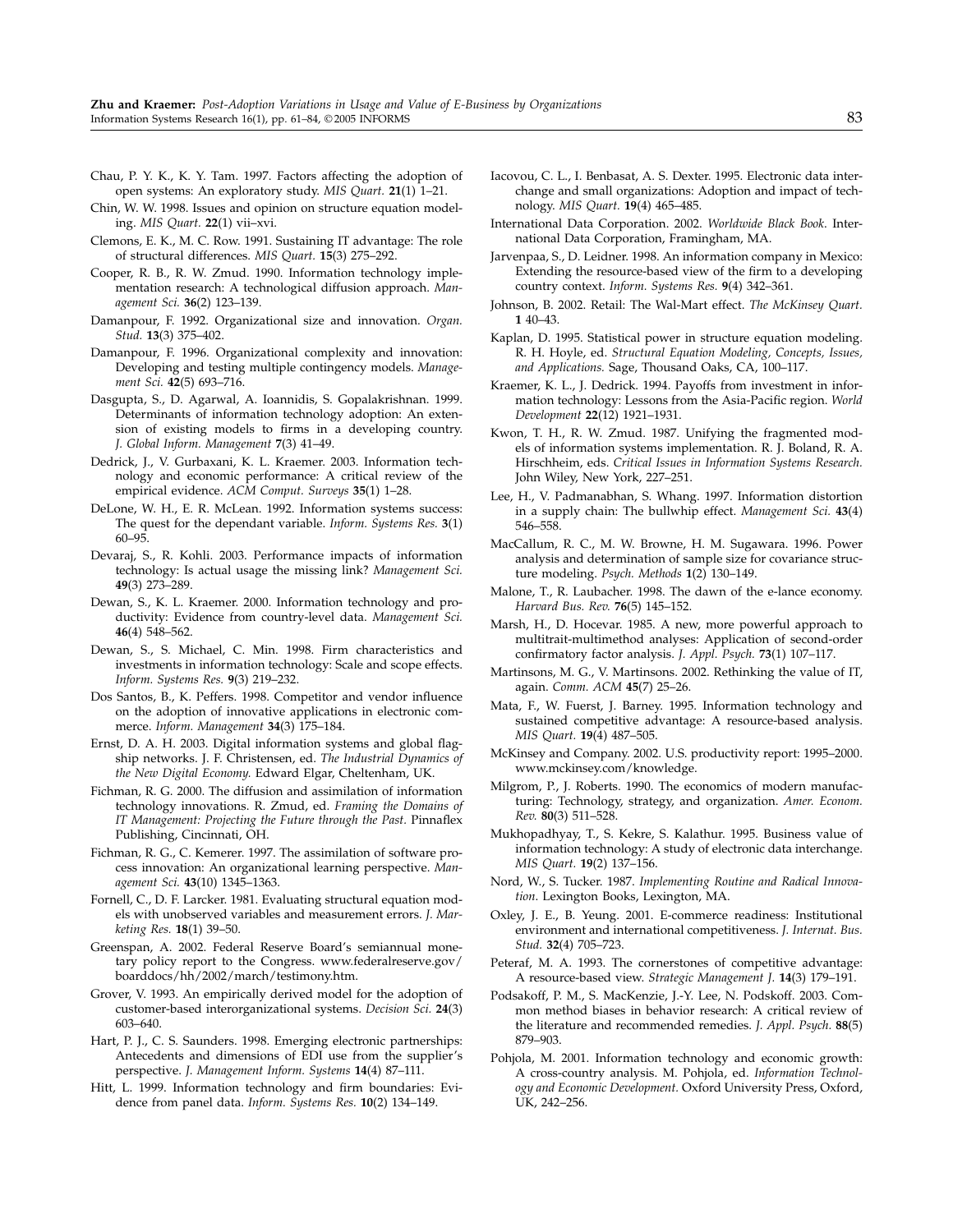- Porter, M. 2001. Strategy and the Internet. Harvard Bus. Rev. 79 63–78.
- Porter, M., V. Millar. 1985. How information gives you competitive advantage. Harvard Bus. Rev. 63(4) 149–160.
- Ramamurthy, K., G. Premkumar, M. R. Crum. 1999. Organizational and interorganizational determinants of EDI diffusion and organizational performance: A cause model. J. Organ. Comput. Electronic Commerce 9(4) 253–285.
- Rogers, E. M. 1983. Diffusion of Innovations, 3rd ed. Free Press, New York.
- Rosenzweig, P. M. 1994. When can management science research be generalized internationally? Management Sci. 40(1) 28–39.
- Ross, J., C. Beath, D. Goodhue. 1996. Develop long-term competitiveness through IT assets. Sloan Management Rev. 38(1) 31–42.
- Sethi, V., W. R. King. 1994. Development of measures to assess the extent to which an information technology application provides competitive advantage. Management Sci. 40(12) 1601–1627.
- Shapiro, C., H. Varian. 1999. Information Rules: A Strategic Guide to the Network Economy. Harvard Business School Press, Boston, MA.
- Shih, E., J. Dedrick, K. L. Kraemer. 2005. International diffusion of e-commerce: Impacts of rule of law and access cost. Comm. ACM. Forthcoming.
- Slaughter, S., S. Ang. 1995. Employment structures of information systems personnel: A comparative study of the U.S. and Singapore. Inform. Tech. People 8(2) 17–36.
- Soh, C., M. L. Markus. 1995. How IT creates business value: A process theory synthesis. G. Ariav, C. Beath, J. DeGross, R. Hoyer, C. F. Kemerer, eds. Proc. 16th Internat. Conf. Inform. Systems, Association for Information Systems, Amsterdam.
- Steinfield, C., T. Adelaar, Y. Lai. 2002. Integrating brick and mortar locations with e-commerce: Understanding synergy opportunities. Proc. Hawaii Internat. Conf. System Sci., Big Island, Hawaii.
- Steward, K. A., A. H. Segars. 2002. An empirical examination of the concern for information privacy instrument. Inform. Systems Res. 13(1) 36–49.
- Straub, D. 1989. Validating instruments in MIS research. MIS Quart. 13(2) 147–169.
- Straub, D., D. Hoffman, B. Weber, C. Steinfield. 2002. Toward new metrics for Net-enhanced organizations. Inform. Systems Res. 13(3) 227–238.
- Swanson, E. B. 1994. Information systems innovation among organizations. Management Sci. 40(9) 1069–1092.
- Teece, D. J. 1980. Economics of scope and the scope of the enterprise. J. Econom. Behavior Organ. 1(2) 223–247.
- Teo, H. H., K. K. Wei, I. Benbasat. 2003. Predicting intention to adopt interorganizational linkages: An institutional perspective. MIS Quart. 27(1) 19–49.
- Thong, J. Y. L. 1999. An integrated model of information systems adoption in small business. J. Management Inform. Systems 15(4) 187–214.
- Tornatzky, L. G., M. Fleischer. 1990. The Processes of Technological Innovation. Lexington Books, Lexington, MA.
- Tornatzky, L. G., K. Klein. 1982. Innovation characteristics and innovation adoption-implementation: A meta-analysis of findings. IEEE Trans. Engrg. Management 29(1) 28–45.
- Treacy, M., F. Wiersema. 1993. Customer intimacy and other value disciplines. Harvard Bus. Rev. 71(1) 84–93.
- Umanath, N. S., T. L. Campbell. 1994. Differential diffusion of information systems technology in multinational enterprises: A research model. Inform. Resources Management J. 7(1) 6–18.
- Venkatraman, N., A. Zaheer. 1990. Electronic integration and strategic advantage: A quasi-experimental study in the insurance industry. Inform. Systems Res. 1(4) 377–393.
- Weill, P., M. Broadbent. 1998. Leveraging the New Infrastructure: How Market Leaders Capitalize on Information Technology. Harvard Business School Press, Cambridge, MA.
- Welty, B., I. Becerra-Fernandez. 2001. Managing trust and commitment in collaborative supply chain relationships. Comm. ACM 44(6) 67–73.
- Williamson, O. E. 1983. Organizational innovation: The transaction cost approach. J. Ronen, ed. Entrepreneurship. Lexington Books, Lexington, MA, 101–133.
- Xu, S., K. Zhu, J. Gibbs. 2004. Global technology, local adoption: A cross-country investigation of Internet adoption by companies in the United States and China. Electronic Markets 14(1) 13–24.
- Zhu, K. 2004a. Information transparency of business-to-business electronic markets: A game-theoretic analysis. Management Sci. 50(5) 670–685.
- Zhu, K. 2004b. The complementarity of information technology infrastructure and e-commerce capability: A resource-based assessment of their business value. J. Management Inform. Systems 21(1) 167–202.
- Zhu, K., K. L. Kraemer. 2002. E-commerce metrics for Net-enhanced organizations: Assessing the value of e-commerce to firm performance in the manufacturing sector. Inform. Systems Res. 13(3) 275–295.
- Zhu, K., K. L. Kraemer, S. Xu. 2003. Electronic business adoption by European firms: A cross-country assessment of the facilitators and inhibitors. Eur. J. Inform. Systems 12(4) 251–268.
- Zhu, K., K. L. Kraemer, S. Xu, J. Dedrick. 2004. Information technology payoff in e-business environments: An international perspective on value creation of e-business in the financial services industry. J. Management Inform. Systems 21(1) 17–54.